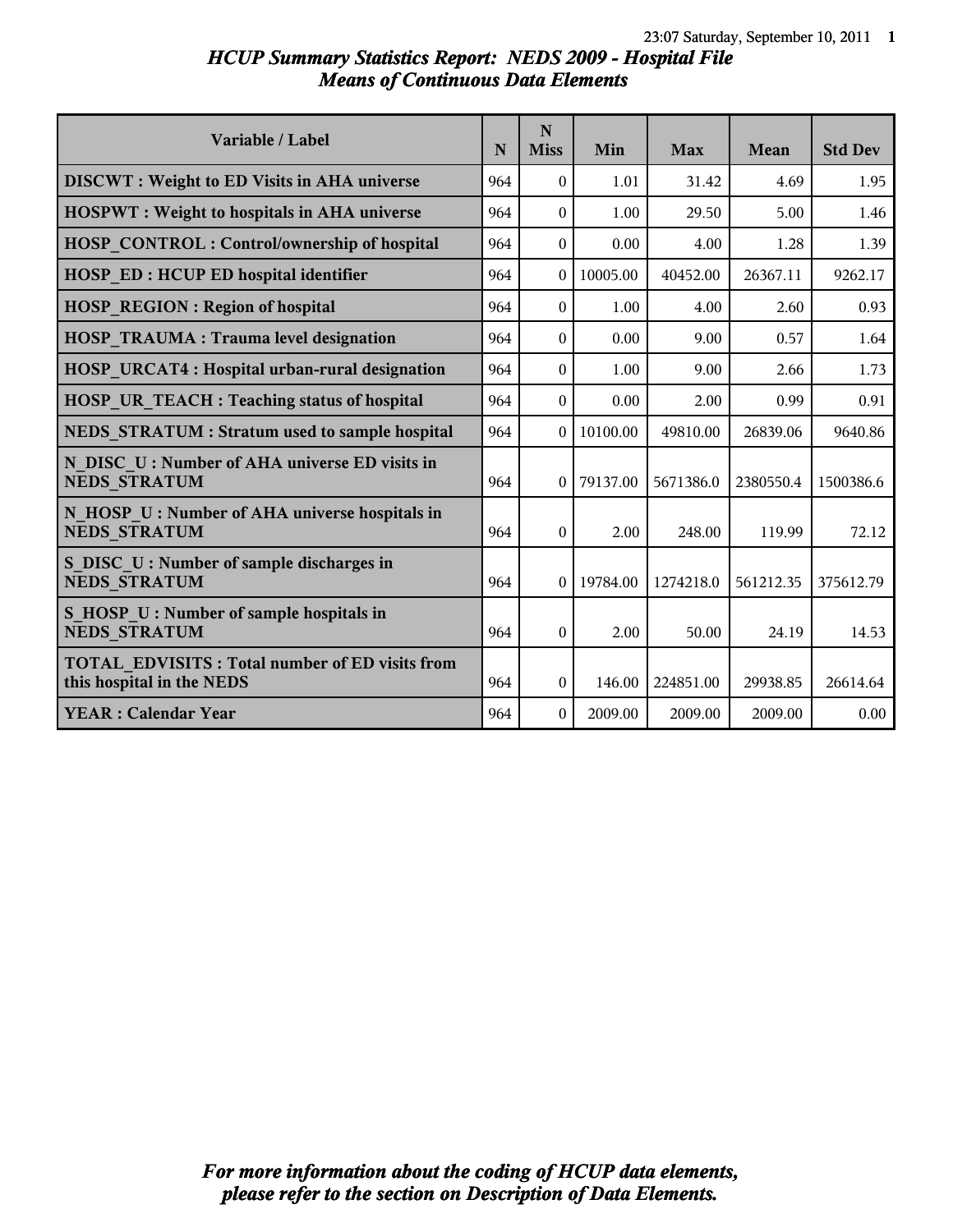# *HCUP Summary Statistics Report: NEDS 2009 - Hospital File Frequency Distribution for DISCWT*

|           | <b>DISCWT</b>   Frequency   Percent |        |
|-----------|-------------------------------------|--------|
| Non-blank | 964                                 | 100.00 |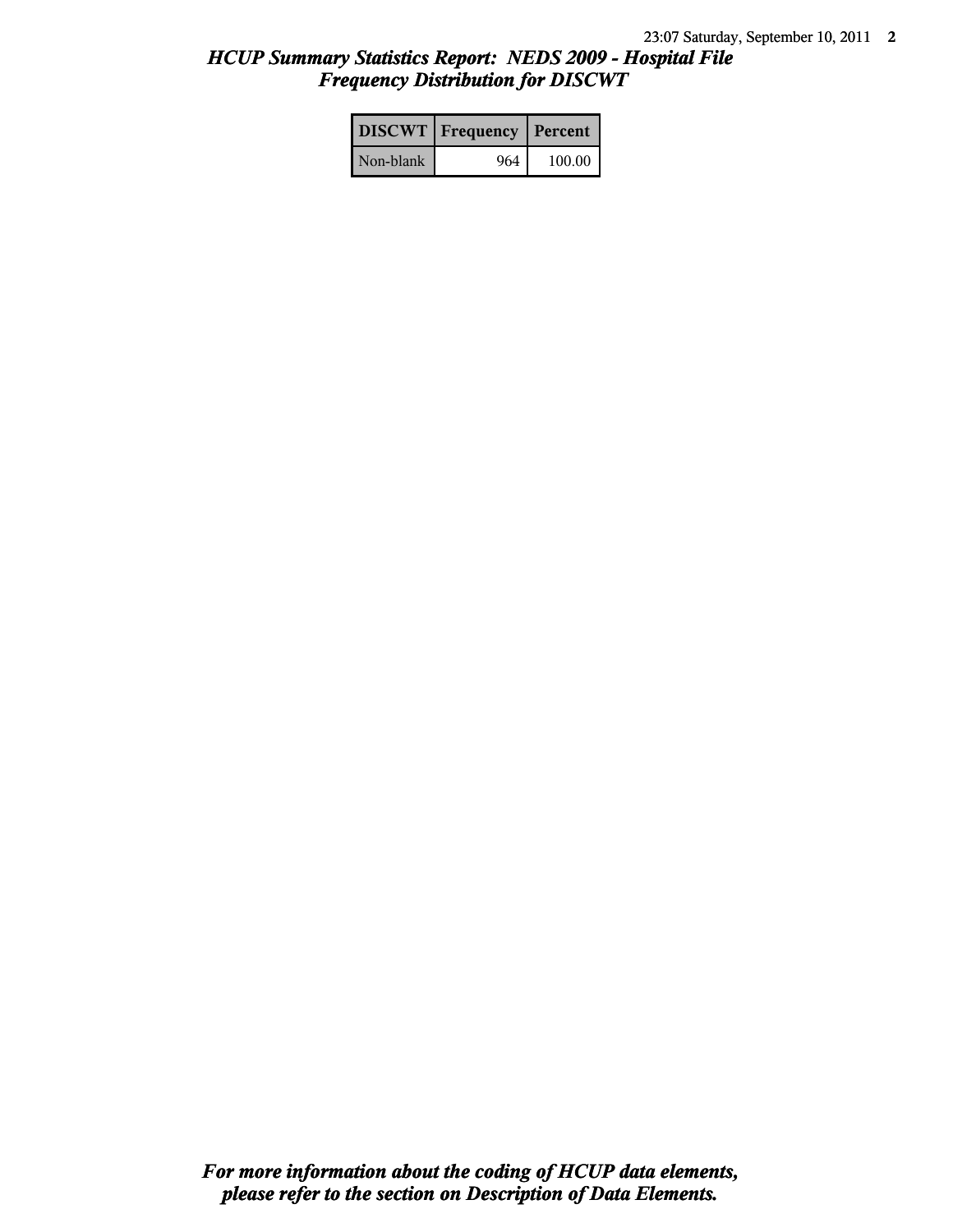# *HCUP Summary Statistics Report: NEDS 2009 - Hospital File Frequency Distribution for HOSPWT*

|           | <b>HOSPWT</b>   Frequency   Percent |        |
|-----------|-------------------------------------|--------|
| Non-blank | 964                                 | 100.00 |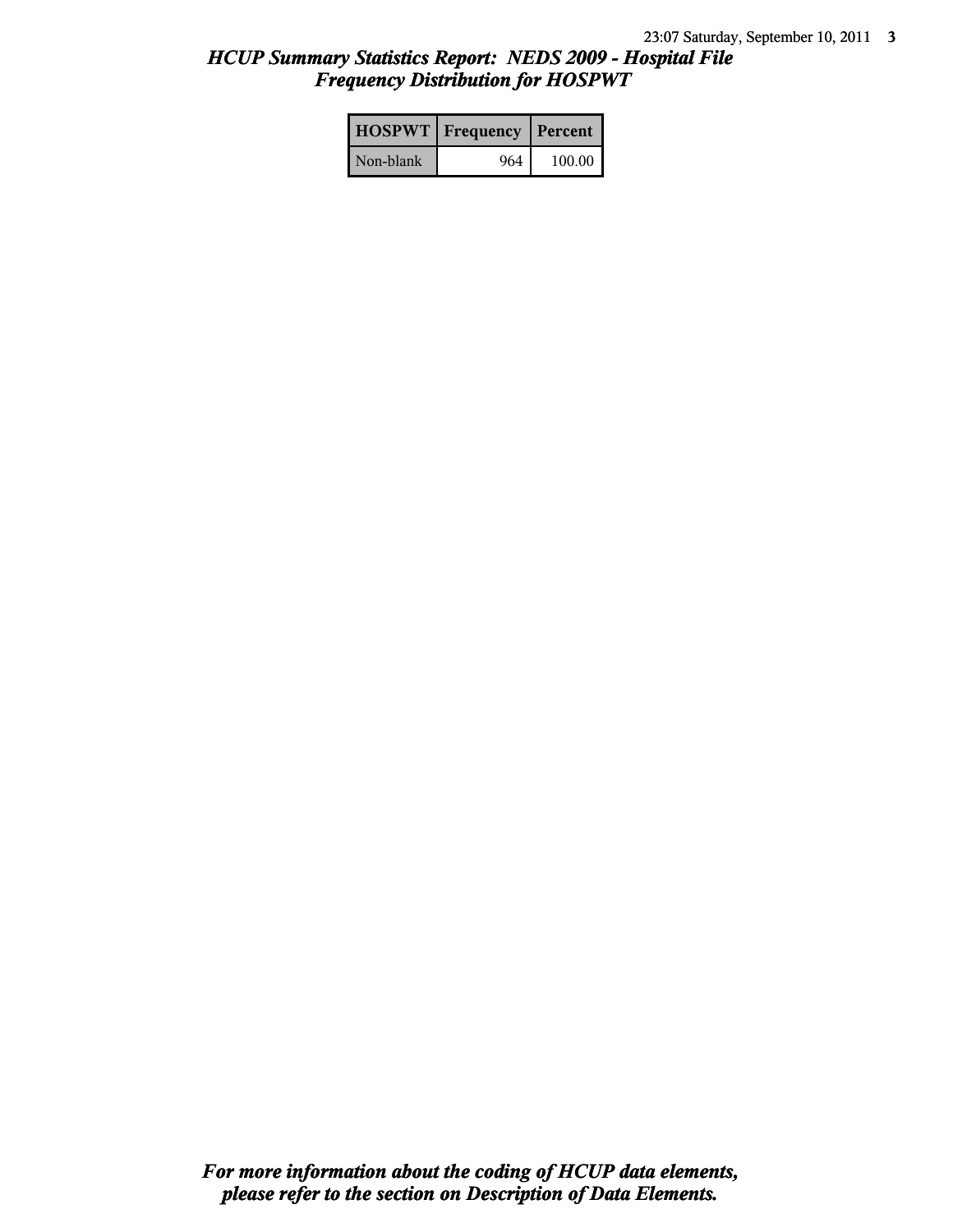# *HCUP Summary Statistics Report: NEDS 2009 - Hospital File Frequency Distribution for HOSP\_CONTROL*

| <b>HOSP CONTROL</b>                           | Frequency | Percent |
|-----------------------------------------------|-----------|---------|
| 0: Government or private (collapsed category) | 429       | 44.50   |
| 1: Government, non-federal (public)           | 155       | 16.08   |
| 2: Private, not-for-profit (voluntary)        | 153       | 15.87   |
| 3: Private, investor-owned (proprietary)      | 136       | 14.1    |
| 4: Private (collapsed category)               | 9⊺        |         |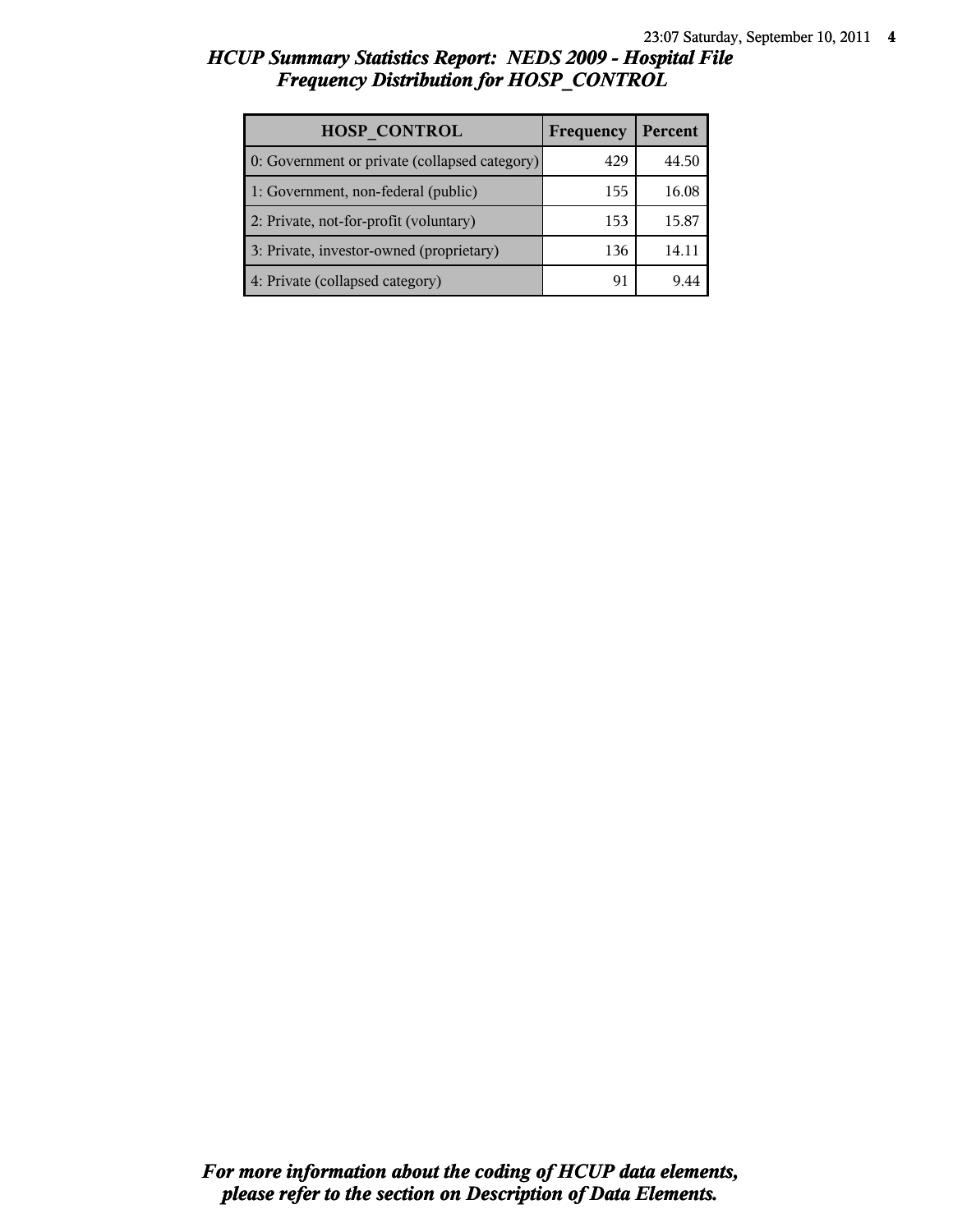# *HCUP Summary Statistics Report: NEDS 2009 - Hospital File Frequency Distribution for HOSP\_ED*

|           | <b>HOSP ED   Frequency   Percent  </b> |        |
|-----------|----------------------------------------|--------|
| Non-blank | 964                                    | 100.00 |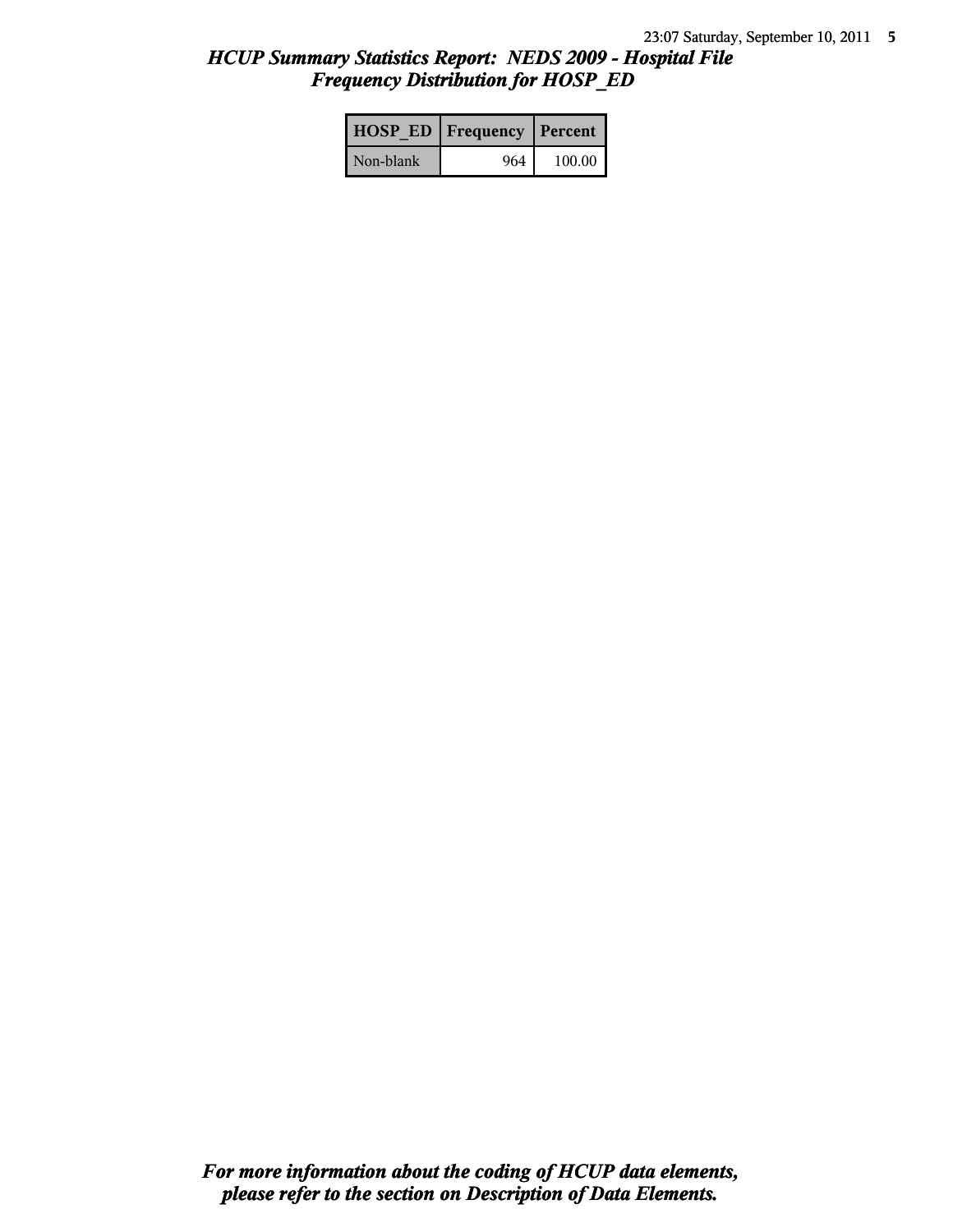| <b>HOSP REGION</b> | Frequency | Percent |
|--------------------|-----------|---------|
| 1: Northeast       | 131       | 13.59   |
| 2: Midwest         | 294       | 30.50   |
| 3: South           | 369       | 38.28   |
| 4: West            | 170       | 17.63   |

# *HCUP Summary Statistics Report: NEDS 2009 - Hospital File Frequency Distribution for HOSP\_REGION*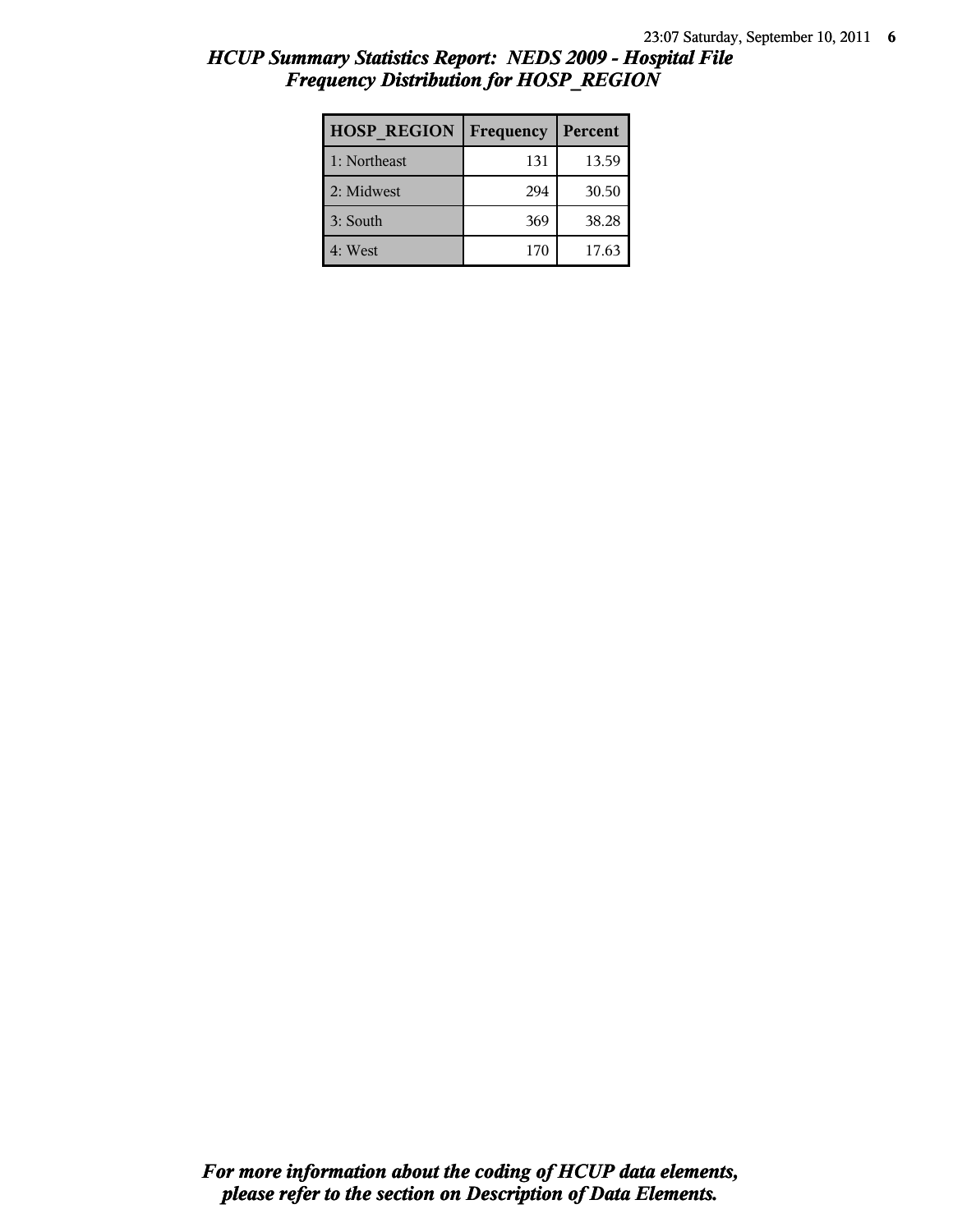# *HCUP Summary Statistics Report: NEDS 2009 - Hospital File Frequency Distribution for HOSP\_TRAUMA*

| <b>HOSP TRAUMA</b>               | Frequency | Percent |
|----------------------------------|-----------|---------|
| 0: Non-trauma center             | 795       | 82.47   |
| 1: Trauma center level 1         | 44        | 4.56    |
| 2: Trauma center level 2         | 39        | 4.05    |
| 3: Trauma center level 3         | 56        | 5.81    |
| 8: Trauma center level 1 or 2    | 14        | 1.45    |
| 9: Trauma center level 1, 2 or 3 | 16        | 1 66    |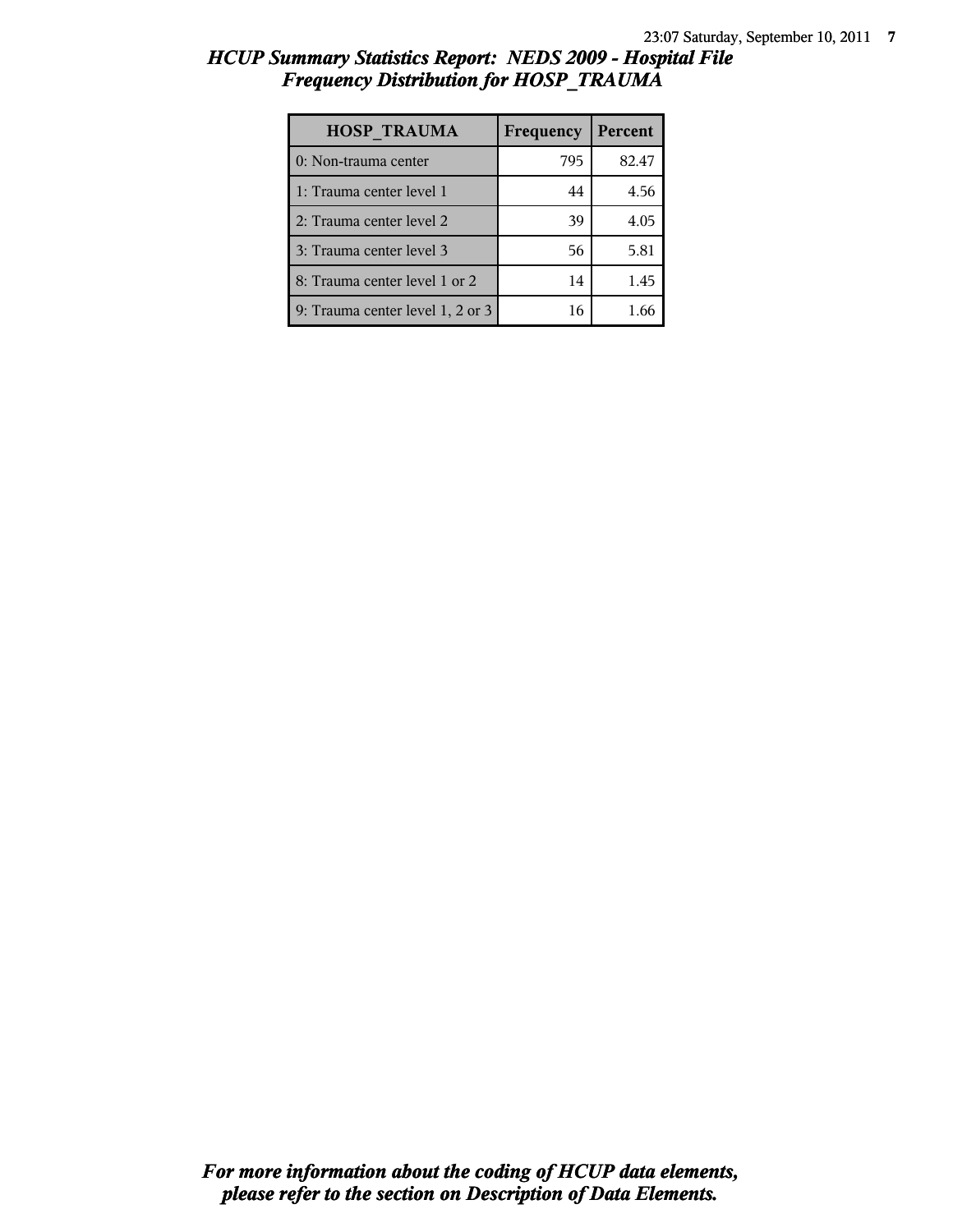# *HCUP Summary Statistics Report: NEDS 2009 - Hospital File Frequency Distribution for HOSP\_URCAT4*

| <b>HOSP URCAT4</b>                                             | Frequency | Percent |
|----------------------------------------------------------------|-----------|---------|
| 1: Large metropolitan areas with at least 1 million residents  | 297       | 30.81   |
| 2: Small metropolitan areas with less than 1 million residents | 229       | 23.76   |
| 3: Micropolitan areas                                          | 156       | 16.18   |
| 4: Not metropolitan or micropolitan                            | 231       | 23.96   |
| 8: Metropolitan areas (1 or 2)                                 | 45        | 4.67    |
| 9: Non metropolitan areas (3 or 4)                             | $\leq 10$ | * **    |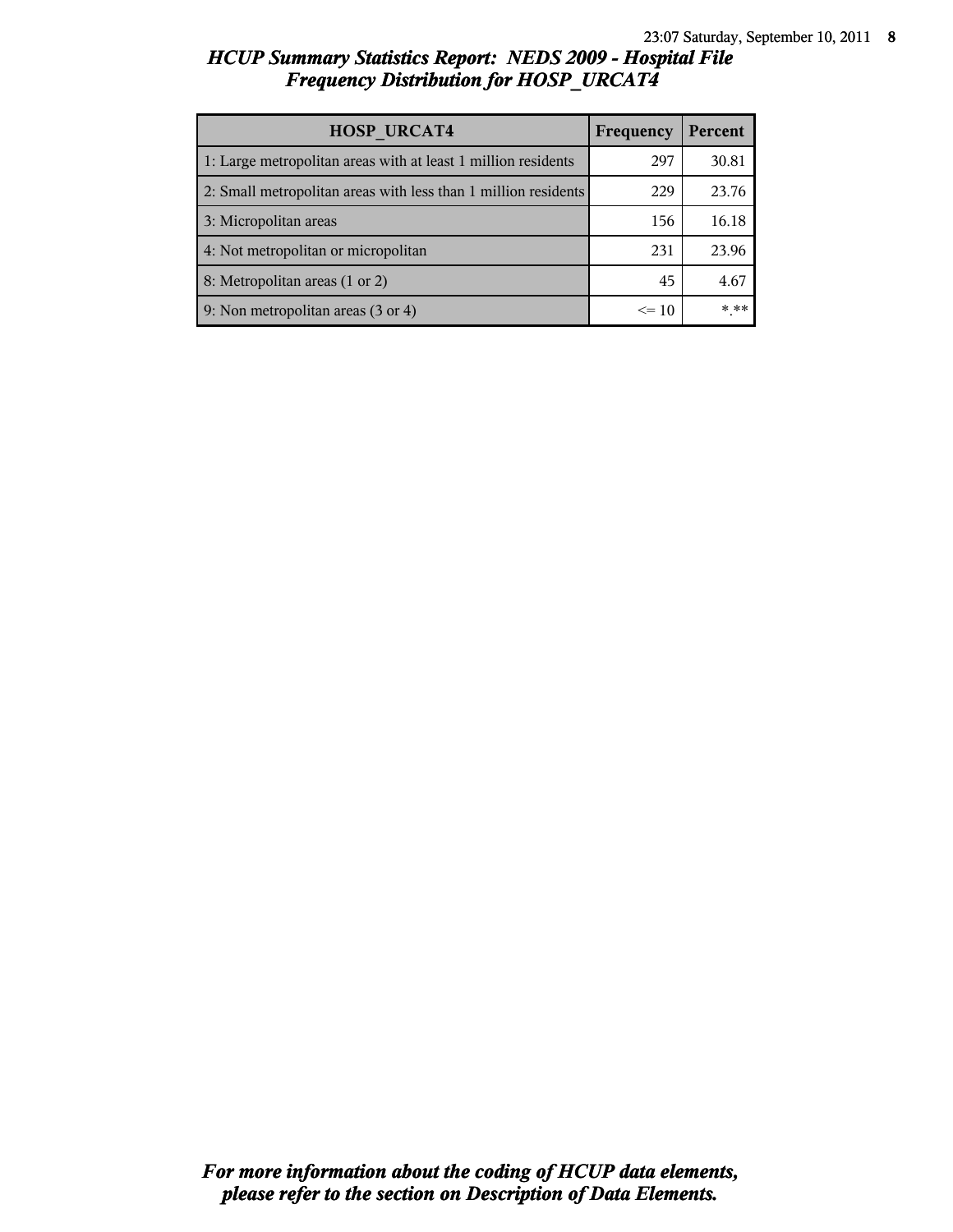# *HCUP Summary Statistics Report: NEDS 2009 - Hospital File Frequency Distribution for HOSP\_UR\_TEACH*

| <b>HOSP UR TEACH</b>        | Frequency | Percent |
|-----------------------------|-----------|---------|
| 0: Metropolitan nonteaching | 405       | 42.01   |
| 1: Metropolitan teaching    | 166       | 17.22   |
| 2: Non-metropolitan         | 393       | 40.77   |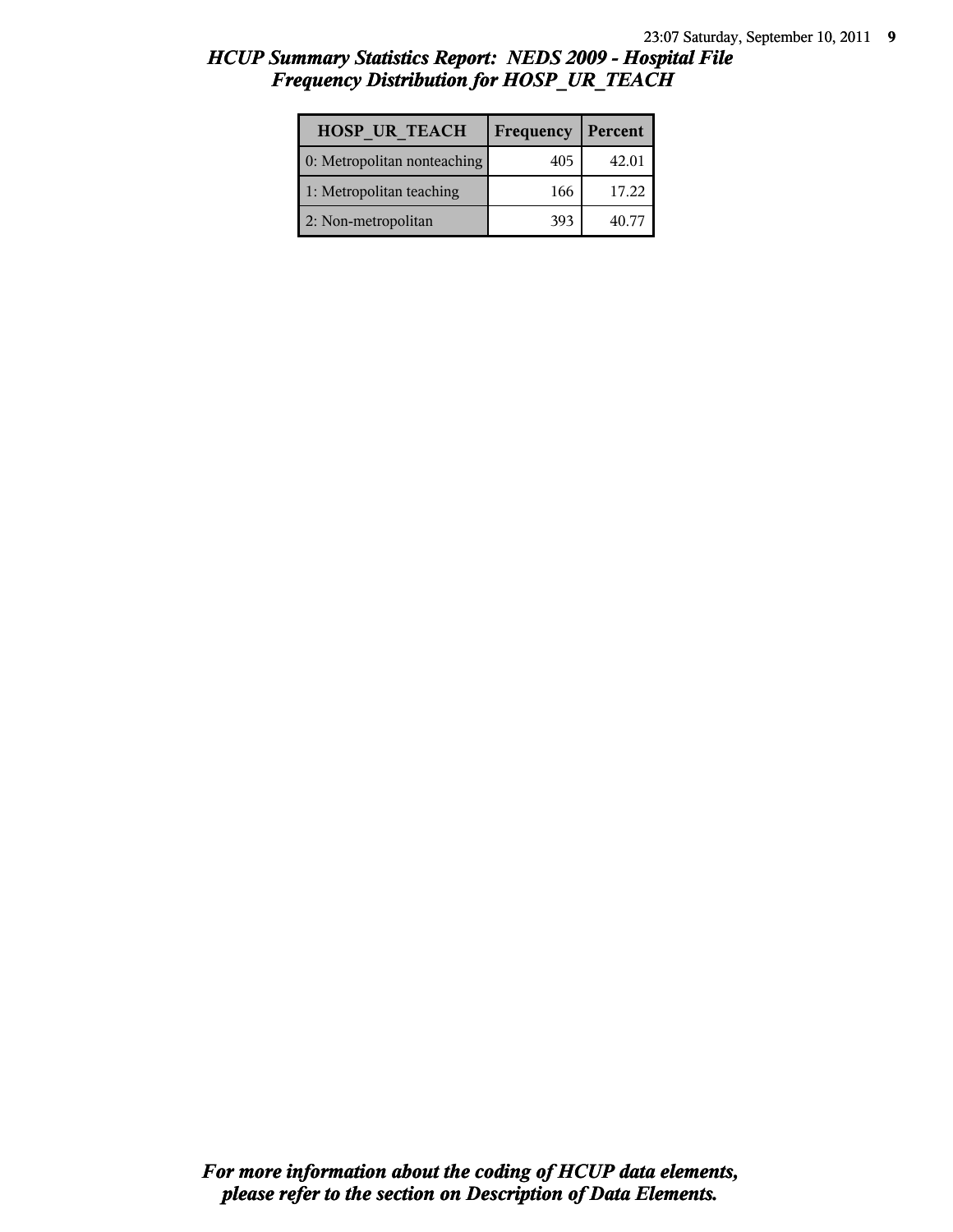# *HCUP Summary Statistics Report: NEDS 2009 - Hospital File Frequency Distribution for N\_DISC\_U*

| N DISC U   Frequency   Percent |     |        |
|--------------------------------|-----|--------|
| Non-blank                      | 964 | 100.00 |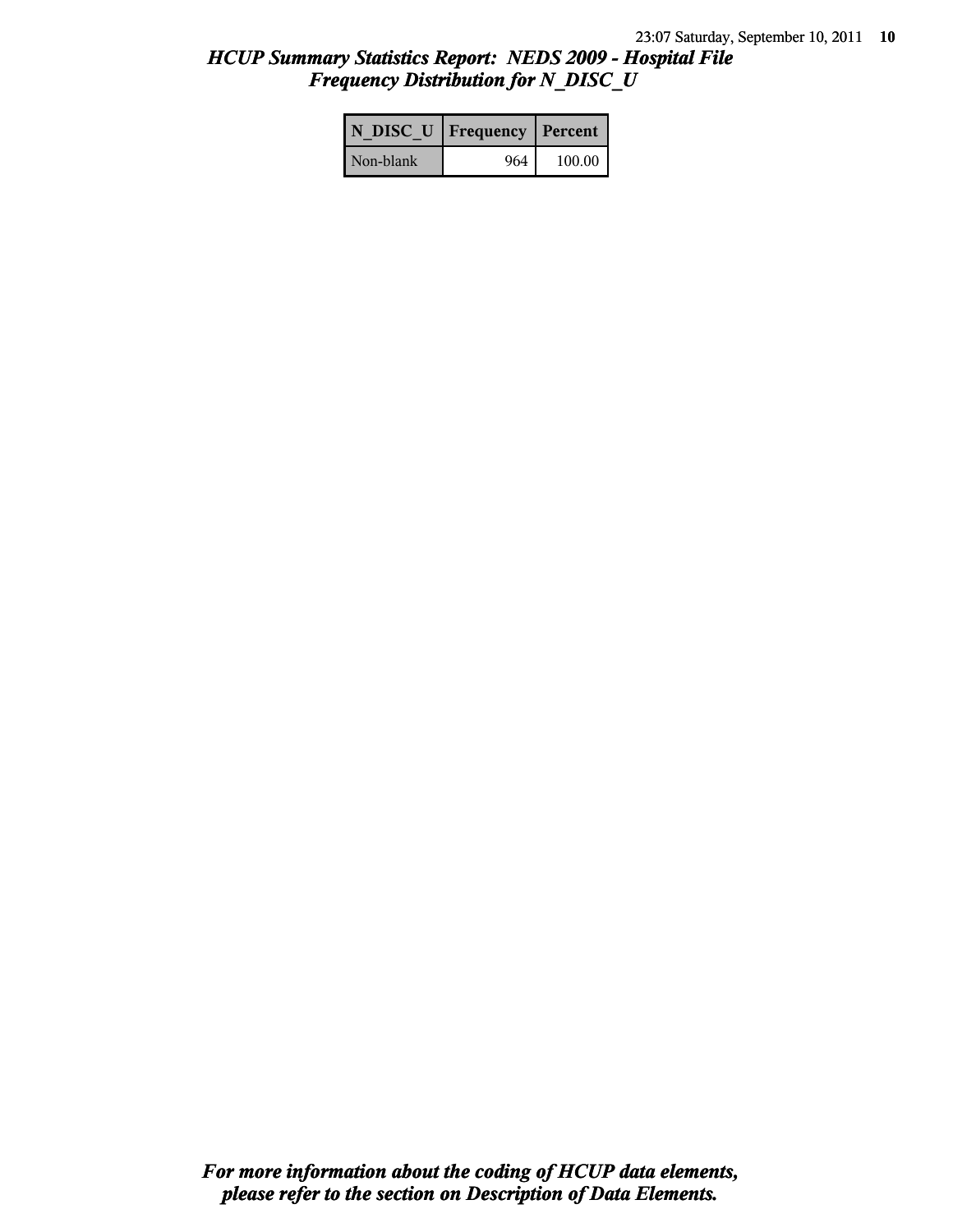# *HCUP Summary Statistics Report: NEDS 2009 - Hospital File Frequency Distribution for N\_HOSP\_U*

| N HOSP U   Frequency   Percent |     |        |
|--------------------------------|-----|--------|
| Non-blank                      | 964 | 100.00 |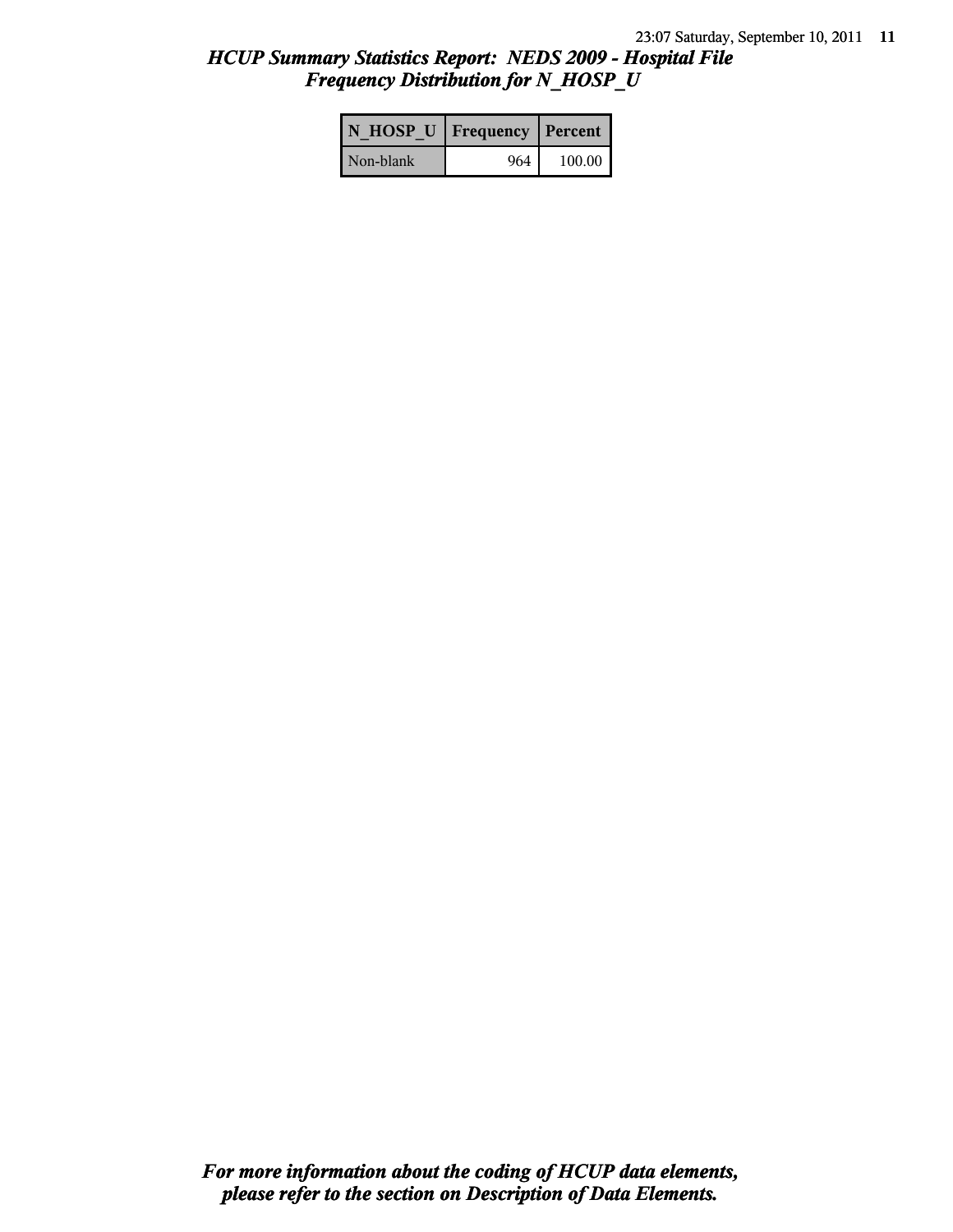# *HCUP Summary Statistics Report: NEDS 2009 - Hospital File Frequency Distribution for S\_DISC\_U*

| S DISC U   Frequency   Percent |       |        |
|--------------------------------|-------|--------|
| Non-blank                      | 964 I | 100.00 |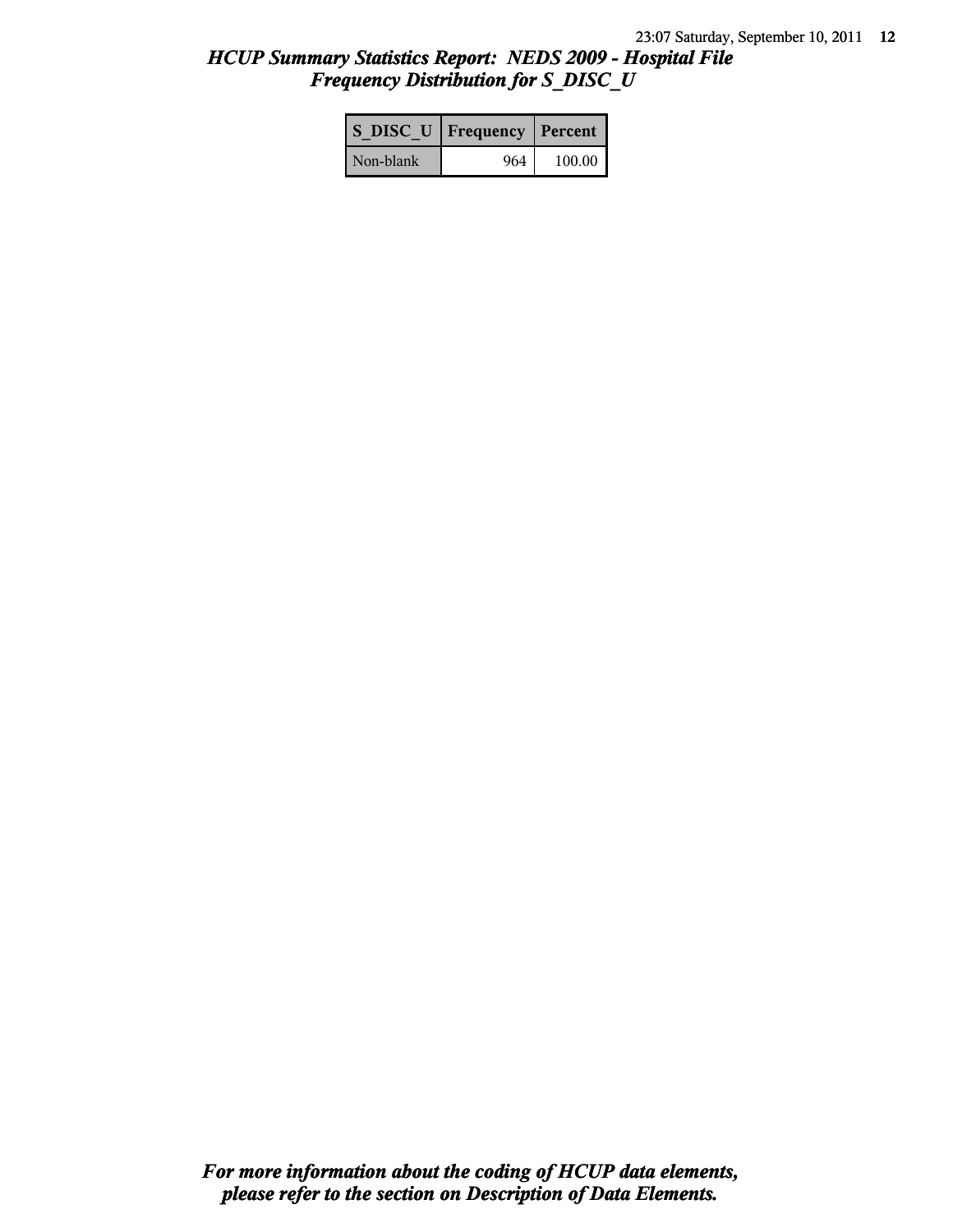# *HCUP Summary Statistics Report: NEDS 2009 - Hospital File Frequency Distribution for S\_HOSP\_U*

| S HOSP U Frequency   Percent |     |          |
|------------------------------|-----|----------|
| Non-blank                    | 964 | $100.00$ |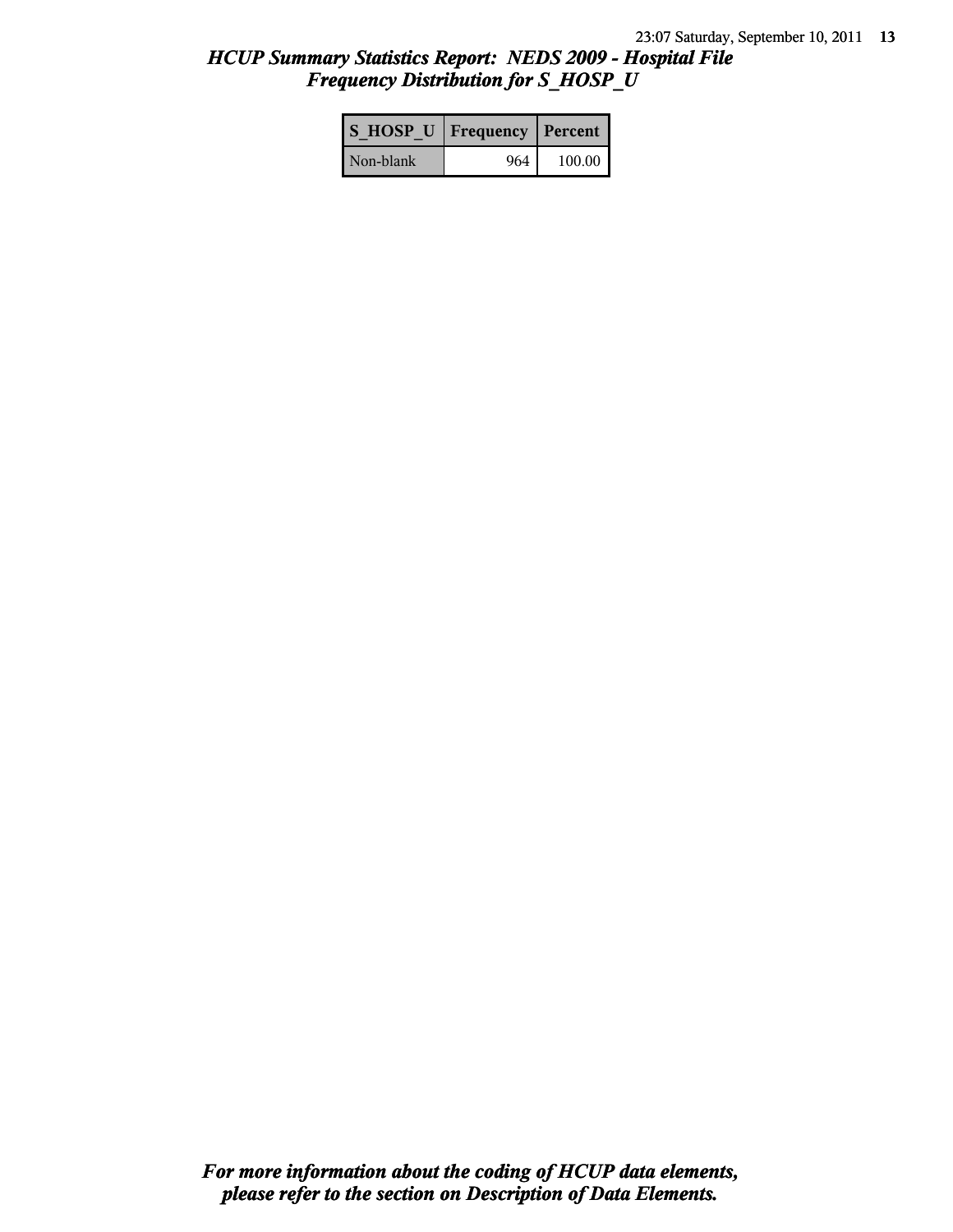# *HCUP Summary Statistics Report: NEDS 2009 - Hospital File Frequency Distribution for TOTAL\_EDVISITS*

| <b>TOTAL EDVISITS Frequency Percent</b> |     |        |
|-----------------------------------------|-----|--------|
| Non-blank                               | 964 | 100.00 |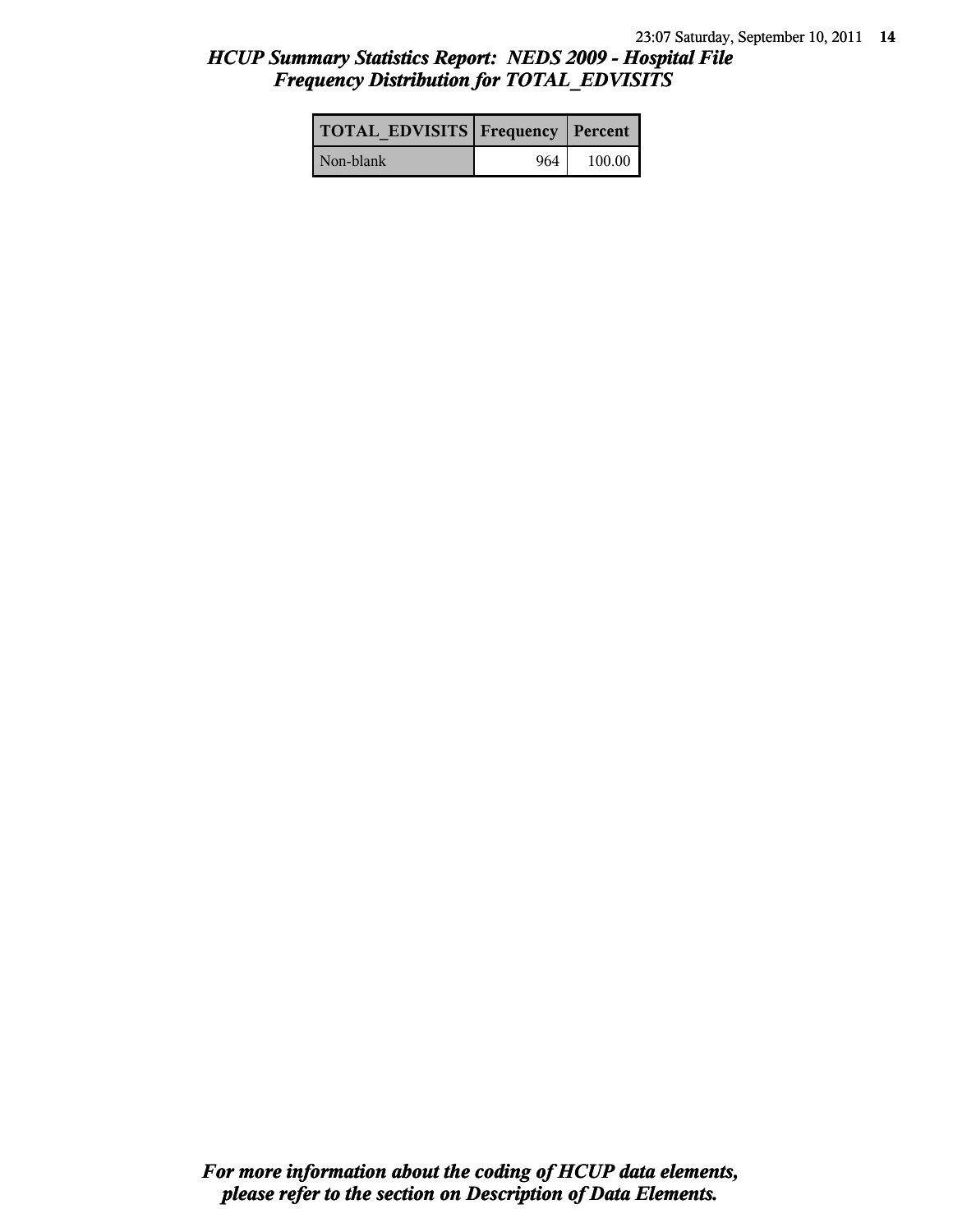# *HCUP Summary Statistics Report: NEDS 2009 - Hospital File Frequency Distribution for YEAR*

|      | <b>YEAR</b> Frequency | Percent |  |
|------|-----------------------|---------|--|
| 2009 | 964                   | 100.00  |  |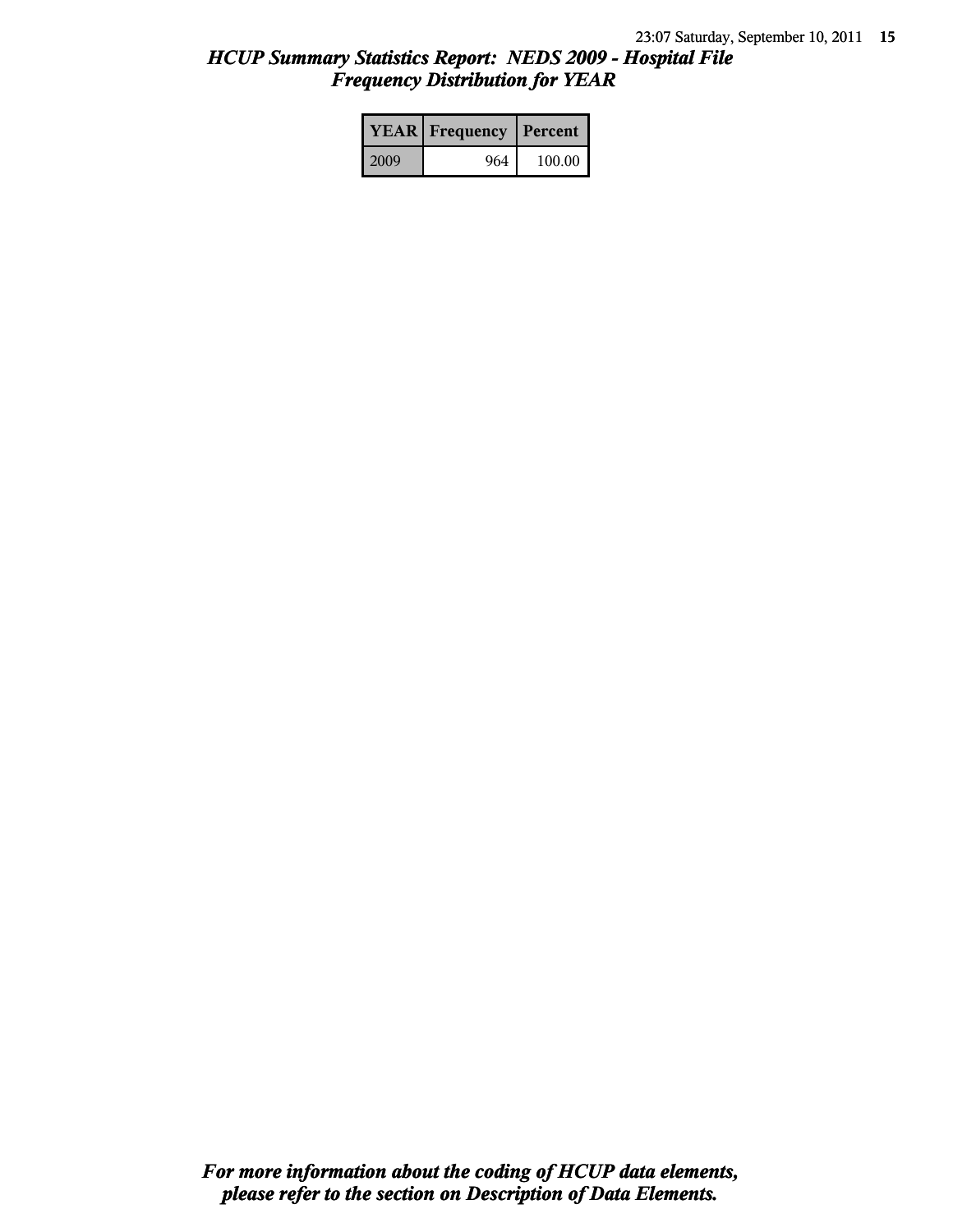| <b>Moments</b>         |            |                         |            |  |
|------------------------|------------|-------------------------|------------|--|
| N                      | 964        | <b>Sum Weights</b>      |            |  |
| Mean                   | 4.68856457 | <b>Sum Observations</b> | 4519.77624 |  |
| <b>Std Deviation</b>   | 1.94903658 | Variance                | 3.7987436  |  |
| <b>Skewness</b>        | 6.58425766 | <b>Kurtosis</b>         | 77.5777816 |  |
| <b>Uncorrected SS</b>  | 24849.4528 | <b>Corrected SS</b>     | 3658.19009 |  |
| <b>Coeff Variation</b> | 41.5700062 | <b>Std Error Mean</b>   | 0.06277424 |  |

#### *Variable: DISCWT (Weight to ED Visits in AHA universe)*

| <b>Basic Statistical Measures</b> |          |                            |          |
|-----------------------------------|----------|----------------------------|----------|
| Location                          |          | <b>Variability</b>         |          |
| <b>Mean</b>                       | 4.688565 | <b>Std Deviation</b>       | 1.94904  |
| <b>Median</b>                     | 4.538801 | <b>Variance</b>            | 3.79874  |
| Mode                              | 5.900886 | Range                      | 30.40986 |
|                                   |          | <b>Interquartile Range</b> | 1.15994  |

| Tests for Location: Mu0=0 |                             |          |                |         |
|---------------------------|-----------------------------|----------|----------------|---------|
| <b>Test</b>               | <b>Statistic</b><br>p Value |          |                |         |
| Student's t               | t                           | 74.68931 | Pr >  t        | < 0001  |
| <b>Sign</b>               | M                           | 482      | $P_r \geq  M $ | < 0.001 |
| <b>Signed Rank</b>        | S                           | 232565   | $Pr \geq  S $  | < 0001  |

| <b>Quantiles (Definition 5)</b> |                 |  |
|---------------------------------|-----------------|--|
| Quantile                        | <b>Estimate</b> |  |
| 100% Max                        | 31.41938        |  |
| 99%                             | 9.93681         |  |
| 95%                             | 6.89377         |  |
| 90%                             | 6.26207         |  |
| 75% Q3                          | 4.96470         |  |
| 50% Median                      | 4.53880         |  |
| 25% Q1                          | 3.80476         |  |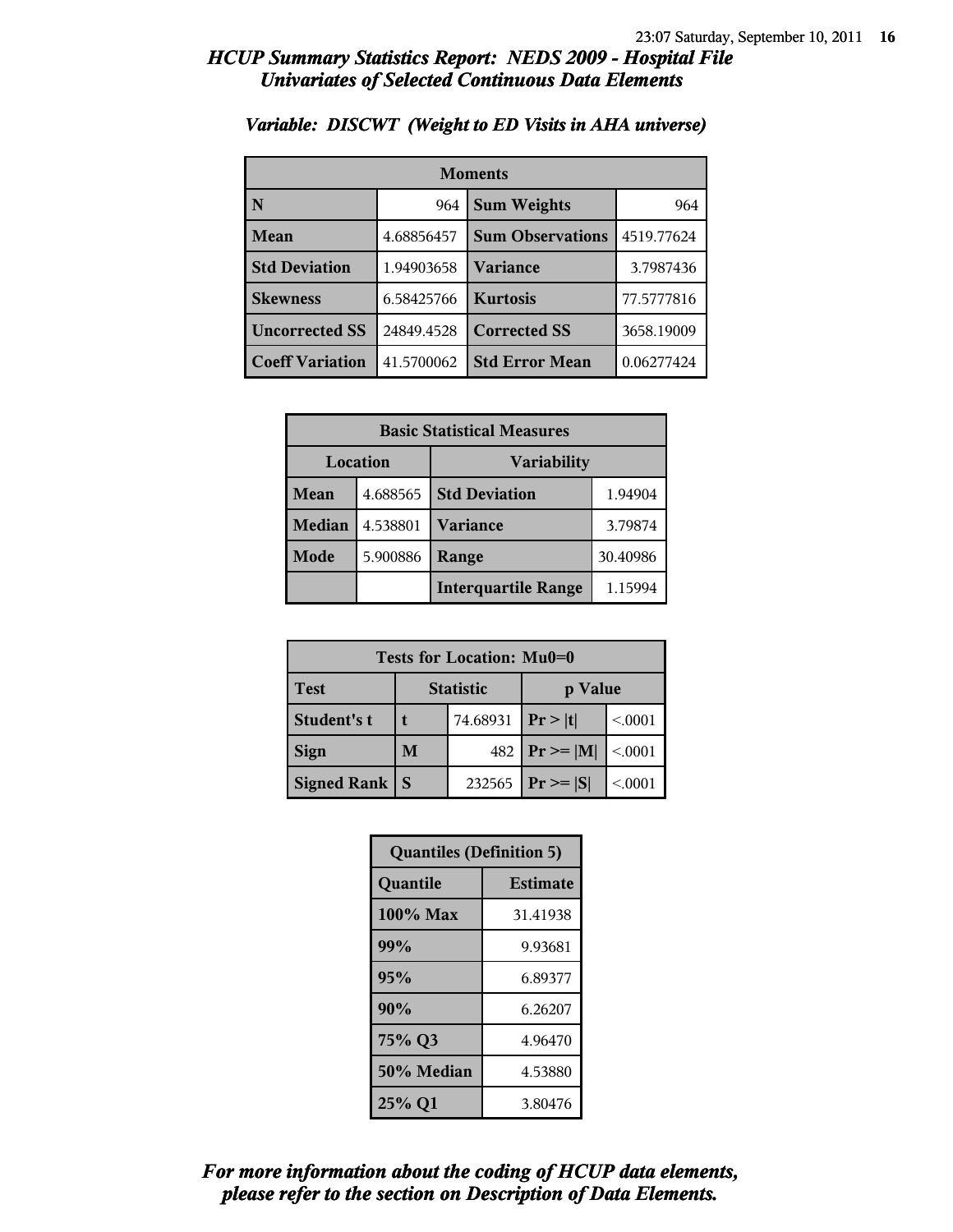| <b>Quantiles (Definition 5)</b> |         |  |
|---------------------------------|---------|--|
| <b>Estimate</b><br>Quantile     |         |  |
| 10%                             | 2.99584 |  |
| 5%                              | 2.85339 |  |
| $1\%$                           | 2.65339 |  |
| $0\%$ Min                       | 1.00952 |  |

*Variable: DISCWT (Weight to ED Visits in AHA universe)*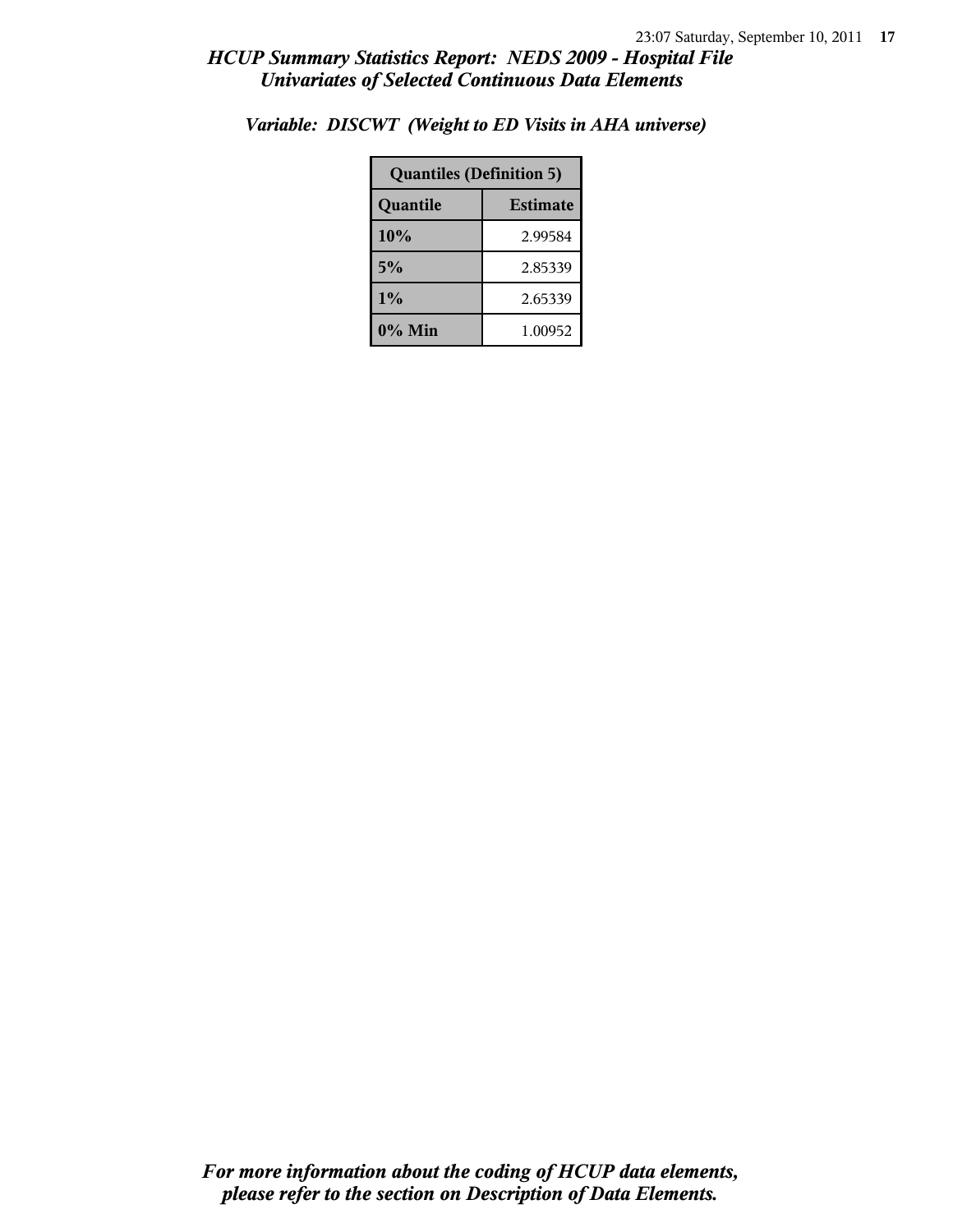| <b>Moments</b>         |            |                         |            |  |
|------------------------|------------|-------------------------|------------|--|
| N                      | 964        | <b>Sum Weights</b>      | 964        |  |
| Mean                   | 5          | <b>Sum Observations</b> | 4820       |  |
| <b>Std Deviation</b>   | 1.45851547 | Variance                | 2.12726738 |  |
| <b>Skewness</b>        | 11.5274754 | <b>Kurtosis</b>         | 176.981524 |  |
| <b>Uncorrected SS</b>  | 26148.5585 | <b>Corrected SS</b>     | 2048.55849 |  |
| <b>Coeff Variation</b> | 29.1703094 | <b>Std Error Mean</b>   | 0.04697562 |  |

#### *Variable: HOSPWT (Weight to hospitals in AHA universe)*

| <b>Basic Statistical Measures</b> |          |                            |          |
|-----------------------------------|----------|----------------------------|----------|
| Location                          |          | <b>Variability</b>         |          |
| <b>Mean</b>                       | 5.000000 | <b>Std Deviation</b>       | 1.45852  |
| <b>Median</b>                     | 4.950000 | <b>Variance</b>            | 2.12727  |
| Mode                              | 5.000000 | Range                      | 28.50000 |
|                                   |          | <b>Interquartile Range</b> | 0.15000  |

| Tests for Location: Mu0=0 |                             |          |                |         |
|---------------------------|-----------------------------|----------|----------------|---------|
| <b>Test</b>               | <b>Statistic</b><br>p Value |          |                |         |
| Student's t               | t                           | 106.4382 | Pr> t          | < 0001  |
| <b>Sign</b>               | M                           | 482      | $P_r \geq  M $ | < 0.001 |
| <b>Signed Rank</b>        | S                           | 232565   | $Pr \geq  S $  | < 0001  |

| <b>Quantiles (Definition 5)</b> |                 |  |
|---------------------------------|-----------------|--|
| Quantile                        | <b>Estimate</b> |  |
| 100% Max                        | 29.50000        |  |
| 99%                             | 10.50000        |  |
| 95%                             | 5.00000         |  |
| 90%                             | 5.00000         |  |
| 75% Q3                          | 5.00000         |  |
| 50% Median                      | 4.95000         |  |
| 25% Q1                          | 4.85000         |  |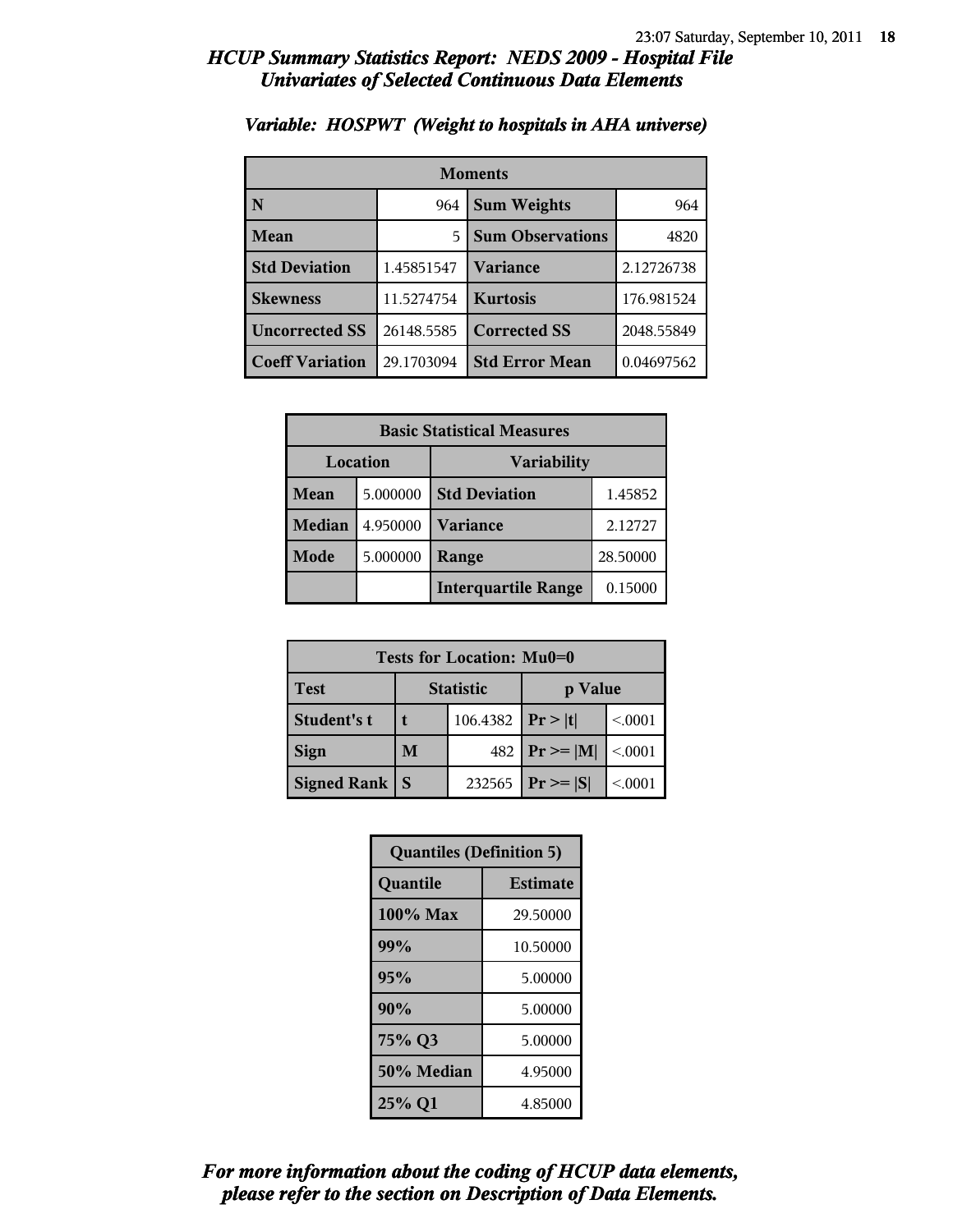| <b>Quantiles (Definition 5)</b> |         |  |
|---------------------------------|---------|--|
| <b>Estimate</b><br>Quantile     |         |  |
| 10%                             | 4.60000 |  |
| 5%                              | 4.42857 |  |
| $1\%$                           | 2.50000 |  |
| 0% Min                          | 1.00000 |  |

*Variable: HOSPWT (Weight to hospitals in AHA universe)*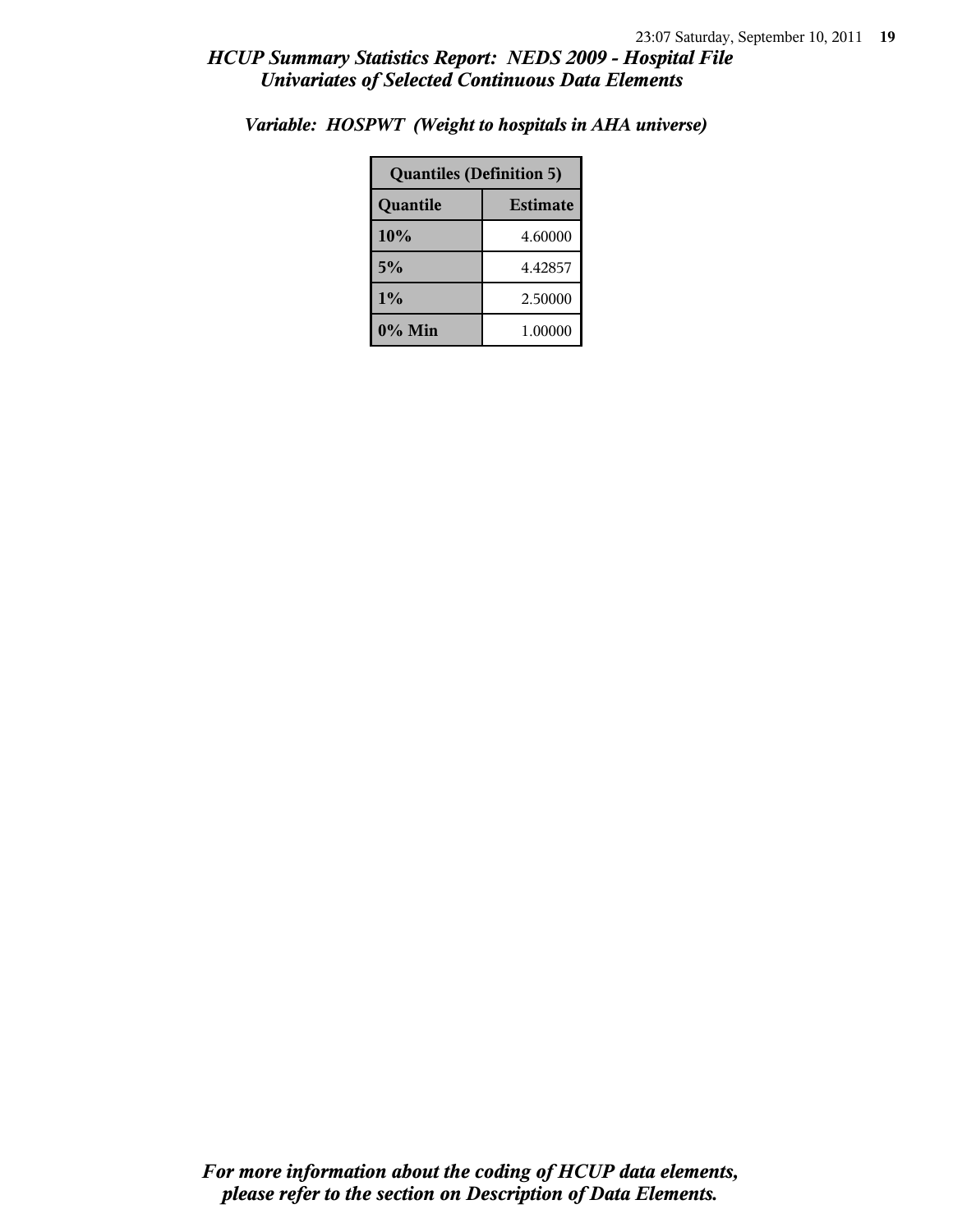| <b>Moments</b>         |            |                         |              |
|------------------------|------------|-------------------------|--------------|
|                        | 964        | <b>Sum Weights</b>      | 964          |
| <b>Mean</b>            | 2380550.38 | <b>Sum Observations</b> | 2294850569   |
| <b>Std Deviation</b>   | 1500386.57 | Variance                | 2.25116E12   |
| <b>Skewness</b>        | 0.4767186  | <b>Kurtosis</b>         | $-0.9585393$ |
| <b>Uncorrected SS</b>  | 7.63087E15 | <b>Corrected SS</b>     | 2.16787E15   |
| <b>Coeff Variation</b> | 63.0268773 | <b>Std Error Mean</b>   | 48324.1975   |

#### *Variable: N\_DISC\_U (Number of AHA universe ED visits in NEDS\_STRATUM)*

| <b>Basic Statistical Measures</b> |         |                                 |            |  |
|-----------------------------------|---------|---------------------------------|------------|--|
| Location<br><b>Variability</b>    |         |                                 |            |  |
| Mean                              | 2380550 | <b>Std Deviation</b><br>1500387 |            |  |
| <b>Median</b>                     | 1949778 | <b>Variance</b>                 | 2.25116E12 |  |
| Mode                              | 1238354 | Range                           | 5592249    |  |
|                                   |         | <b>Interquartile Range</b>      | 2578996    |  |

| Tests for Location: Mu0=0 |                             |          |                 |         |  |
|---------------------------|-----------------------------|----------|-----------------|---------|--|
| <b>Test</b>               | <b>Statistic</b><br>p Value |          |                 |         |  |
| Student's t               |                             | 49.26208 | Pr >  t         | < 0001  |  |
| <b>Sign</b>               | 482<br>M                    |          | $ Pr \ge =  M $ | < 0.001 |  |
| <b>Signed Rank</b>        | 232565<br>S                 |          | $Pr \geq  S $   | < 0001  |  |

| <b>Quantiles (Definition 5)</b> |                 |  |
|---------------------------------|-----------------|--|
| Quantile                        | <b>Estimate</b> |  |
| 100% Max                        | 5671386         |  |
| 99%                             | 5671386         |  |
| 95%                             | 4923684         |  |
| 90%                             | 4592180         |  |
| 75% Q3                          | 3817350         |  |
| 50% Median                      | 1949778         |  |
| 25% Q1                          | 1238354         |  |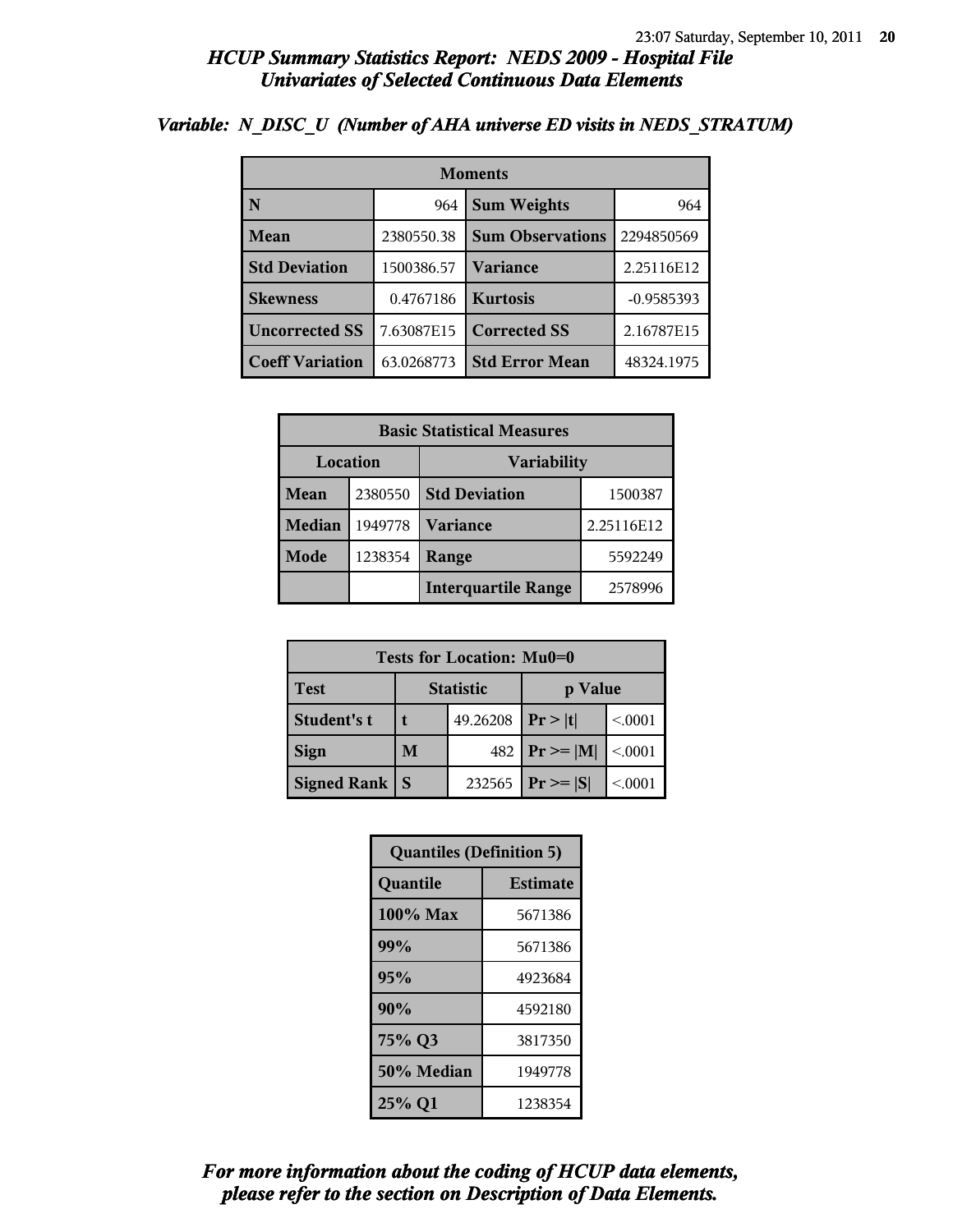*Variable: N\_DISC\_U (Number of AHA universe ED visits in NEDS\_STRATUM)*

| <b>Quantiles (Definition 5)</b> |        |  |
|---------------------------------|--------|--|
| Quantile<br><b>Estimate</b>     |        |  |
| 10%                             | 681175 |  |
| 5%                              | 420611 |  |
| 1%                              | 173246 |  |
| 0% Min<br>79137                 |        |  |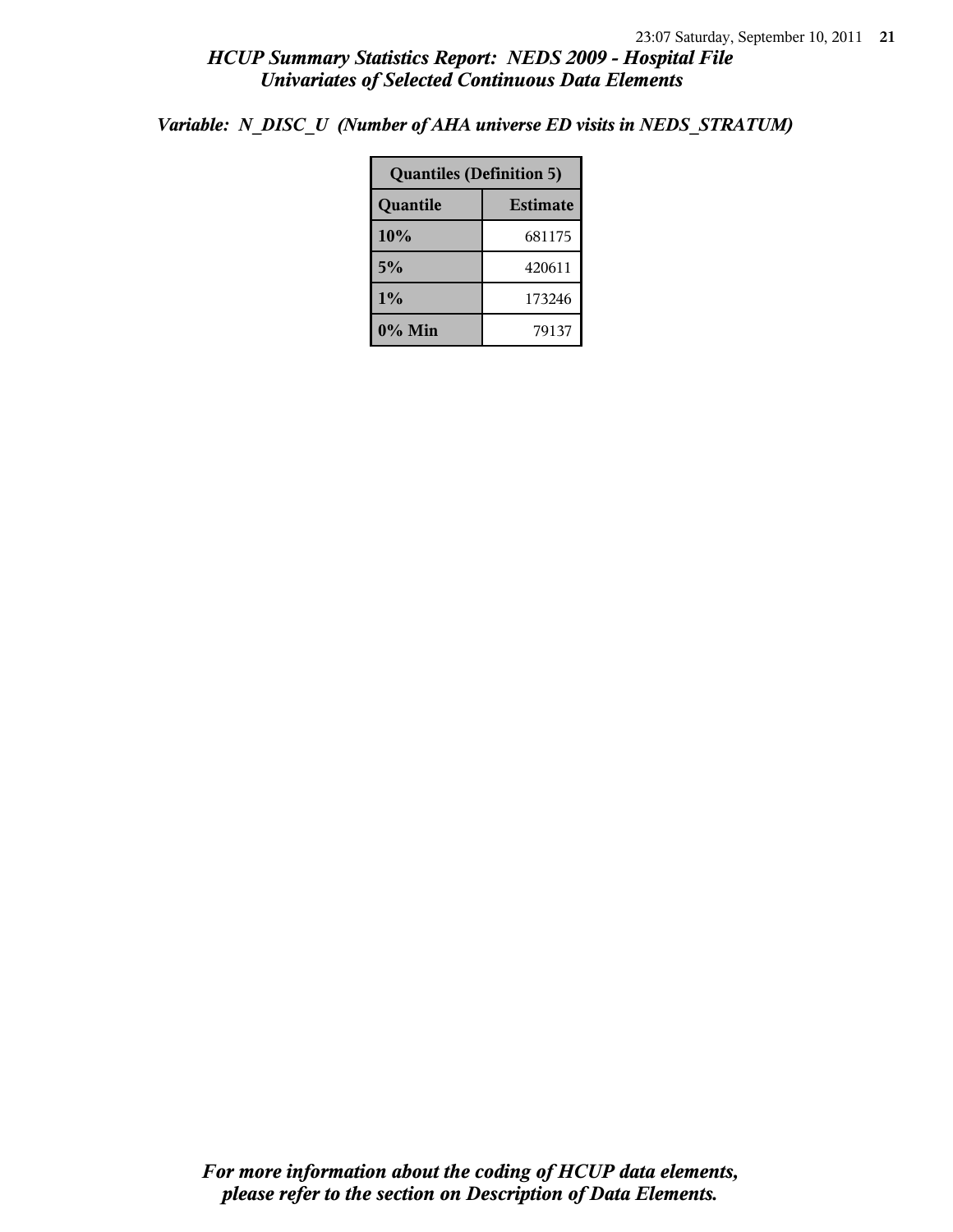| <b>Moments</b>         |            |                         |              |
|------------------------|------------|-------------------------|--------------|
| N                      | 964        | <b>Sum Weights</b>      | 964          |
| Mean                   | 119.992739 | <b>Sum Observations</b> | 115673       |
| <b>Std Deviation</b>   | 72.1244522 | Variance                | 5201.9366    |
| <b>Skewness</b>        | 0.17809639 | <b>Kurtosis</b>         | $-1.2556191$ |
| <b>Uncorrected SS</b>  | 18889385   | <b>Corrected SS</b>     | 5009464.95   |
| <b>Coeff Variation</b> | 60.1073474 | <b>Std Error Mean</b>   | 2.32297219   |

#### *Variable: N\_HOSP\_U (Number of AHA universe hospitals in NEDS\_STRATUM)*

| <b>Basic Statistical Measures</b> |          |                            |           |  |
|-----------------------------------|----------|----------------------------|-----------|--|
| Location<br><b>Variability</b>    |          |                            |           |  |
| <b>Mean</b>                       | 119.9927 | <b>Std Deviation</b>       | 72.12445  |  |
| <b>Median</b>                     | 107.0000 | <b>Variance</b>            | 5202      |  |
| Mode                              | 248.0000 | Range                      | 246.00000 |  |
|                                   |          | <b>Interquartile Range</b> | 132.00000 |  |

| Tests for Location: Mu0=0 |                             |          |                    |         |  |
|---------------------------|-----------------------------|----------|--------------------|---------|--|
| <b>Test</b>               | <b>Statistic</b><br>p Value |          |                    |         |  |
| Student's t               |                             | 51.65483 | Pr >  t            | < 0001  |  |
| <b>Sign</b>               | M                           |          | 482   $Pr \ge  M $ | < 0.001 |  |
| <b>Signed Rank</b><br>S   |                             | 232565   | $Pr \geq  S $      | < 0001  |  |

| <b>Quantiles (Definition 5)</b> |                 |  |
|---------------------------------|-----------------|--|
| Quantile                        | <b>Estimate</b> |  |
| 100% Max                        | 248             |  |
| 99%                             | 248             |  |
| 95%                             | 248             |  |
| 90%                             | 208             |  |
| 75% Q3                          | 187             |  |
| 50% Median                      | 107             |  |
| 25% Q1                          | 55              |  |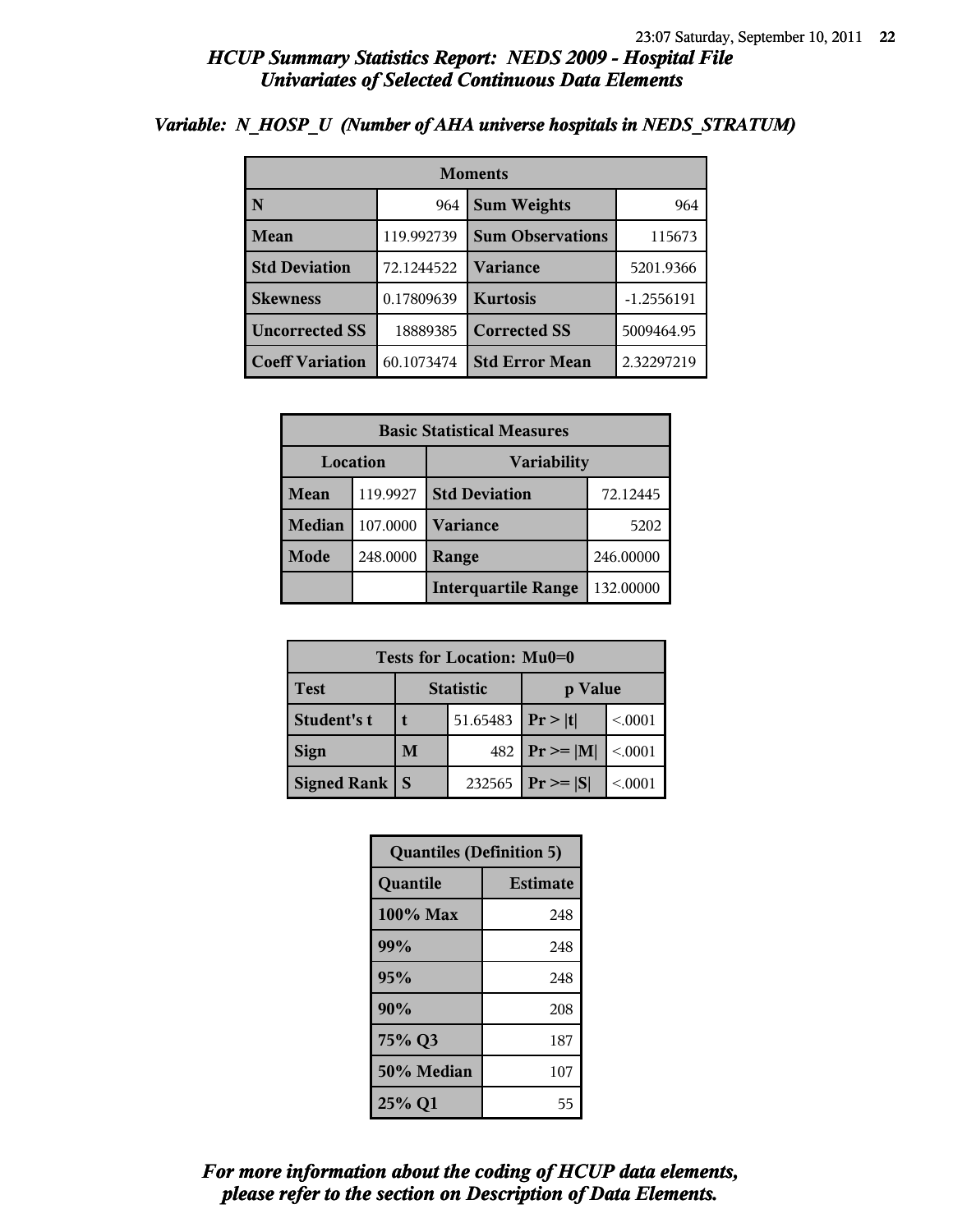*Variable: N\_HOSP\_U (Number of AHA universe hospitals in NEDS\_STRATUM)*

| <b>Quantiles (Definition 5)</b> |    |  |
|---------------------------------|----|--|
| Quantile<br><b>Estimate</b>     |    |  |
| 10%                             | 31 |  |
| 5%                              | 17 |  |
| $1\%$<br>5                      |    |  |
| $0\%$ Min                       |    |  |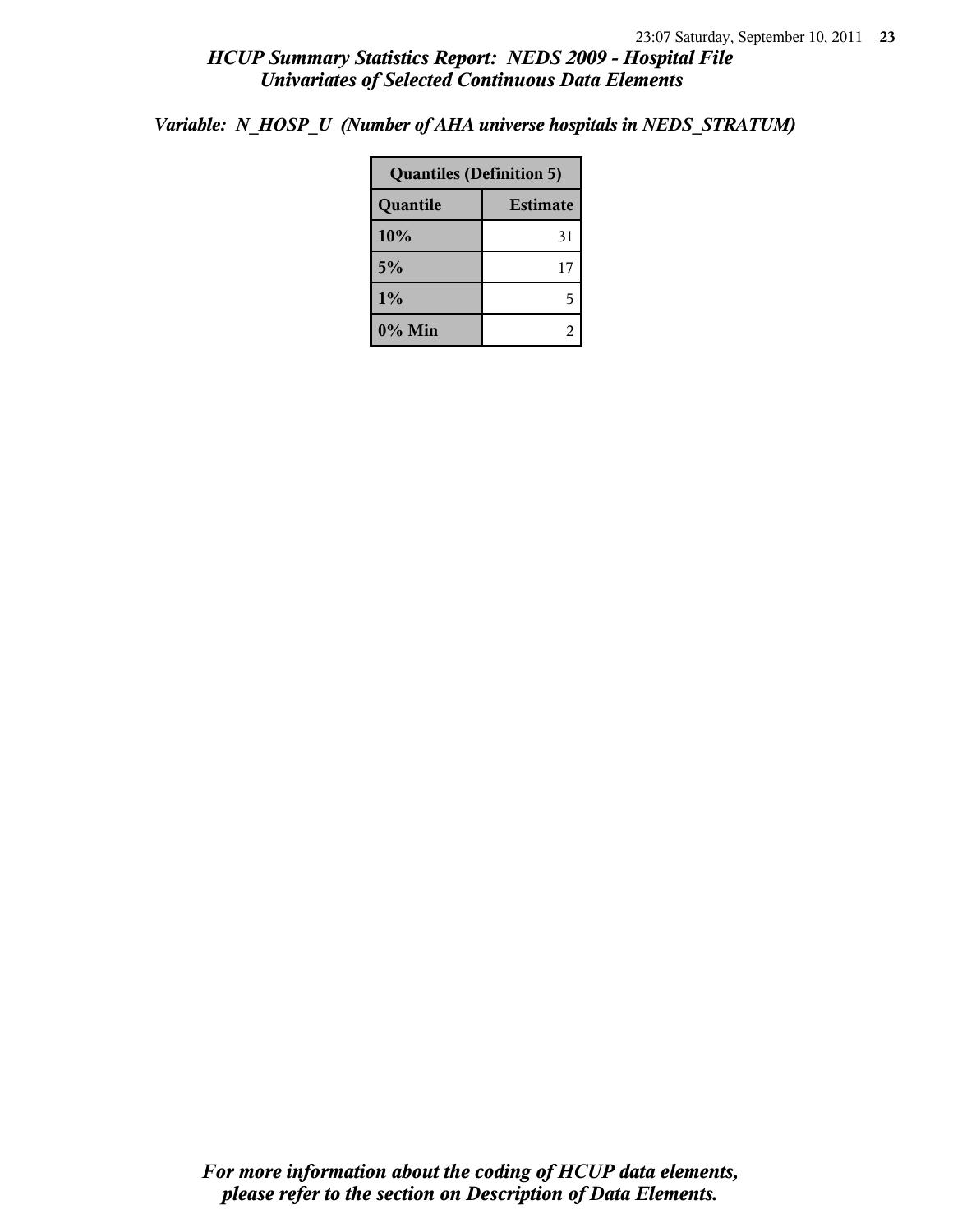| <b>Moments</b>         |            |                         |             |
|------------------------|------------|-------------------------|-------------|
| N                      | 964        | <b>Sum Weights</b>      | 964         |
| Mean                   | 561212.348 | <b>Sum Observations</b> | 541008703   |
| <b>Std Deviation</b>   | 375612.795 | <b>Variance</b>         | 1.41085E11  |
| <b>Skewness</b>        | 0.45578057 | <b>Kurtosis</b>         | $-1.070338$ |
| <b>Uncorrected SS</b>  | 4.39486E14 | <b>Corrected SS</b>     | 1.35865E14  |
| <b>Coeff Variation</b> | 66.9288188 | <b>Std Error Mean</b>   | 12097.6735  |

## *Variable: S\_DISC\_U (Number of sample discharges in NEDS\_STRATUM)*

| <b>Basic Statistical Measures</b> |          |                            |            |  |
|-----------------------------------|----------|----------------------------|------------|--|
| Location<br>Variability           |          |                            |            |  |
| Mean                              | 561212.3 | <b>Std Deviation</b>       | 375613     |  |
| <b>Median</b>                     | 450959.0 | <b>Variance</b>            | 1.41085E11 |  |
| Mode                              | 209859.0 | Range                      | 1254434    |  |
|                                   |          | <b>Interquartile Range</b> | 712155     |  |

| Tests for Location: Mu0=0 |                             |        |                 |         |  |  |
|---------------------------|-----------------------------|--------|-----------------|---------|--|--|
| <b>Test</b>               | <b>Statistic</b><br>p Value |        |                 |         |  |  |
| Student's t               | 46.39011                    |        | Pr> t           | < 0001  |  |  |
| <b>Sign</b>               | M                           | 482    | $ Pr \ge =  M $ | < 0.001 |  |  |
| <b>Signed Rank</b>        | <b>S</b>                    | 232565 | $Pr \geq  S $   | < 0001  |  |  |

| <b>Quantiles (Definition 5)</b> |         |  |  |
|---------------------------------|---------|--|--|
| Quantile<br><b>Estimate</b>     |         |  |  |
| 100% Max                        | 1274218 |  |  |
| 99%                             | 1274218 |  |  |
| 95%                             | 1206958 |  |  |
| 90%                             | 1192773 |  |  |
| 75% Q3                          | 922014  |  |  |
| 50% Median                      | 450959  |  |  |
| 25% Q1<br>209859                |         |  |  |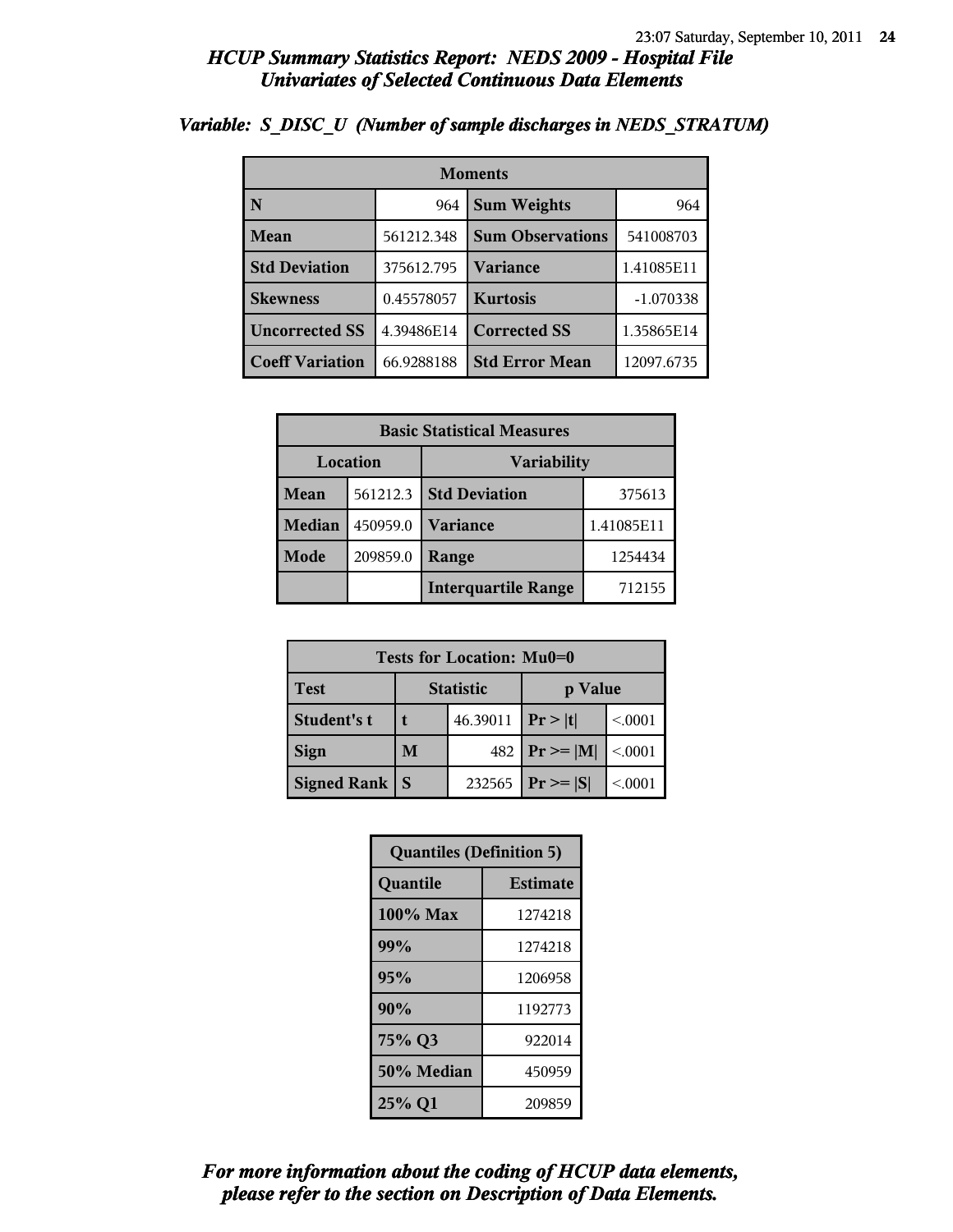| <b>Quantiles (Definition 5)</b> |        |  |
|---------------------------------|--------|--|
| <b>Estimate</b><br>Quantile     |        |  |
| 10%                             | 125346 |  |
| 5%                              | 97765  |  |
| 1%                              | 36403  |  |
| 0% Min                          | 19784  |  |

*Variable: S\_DISC\_U (Number of sample discharges in NEDS\_STRATUM)*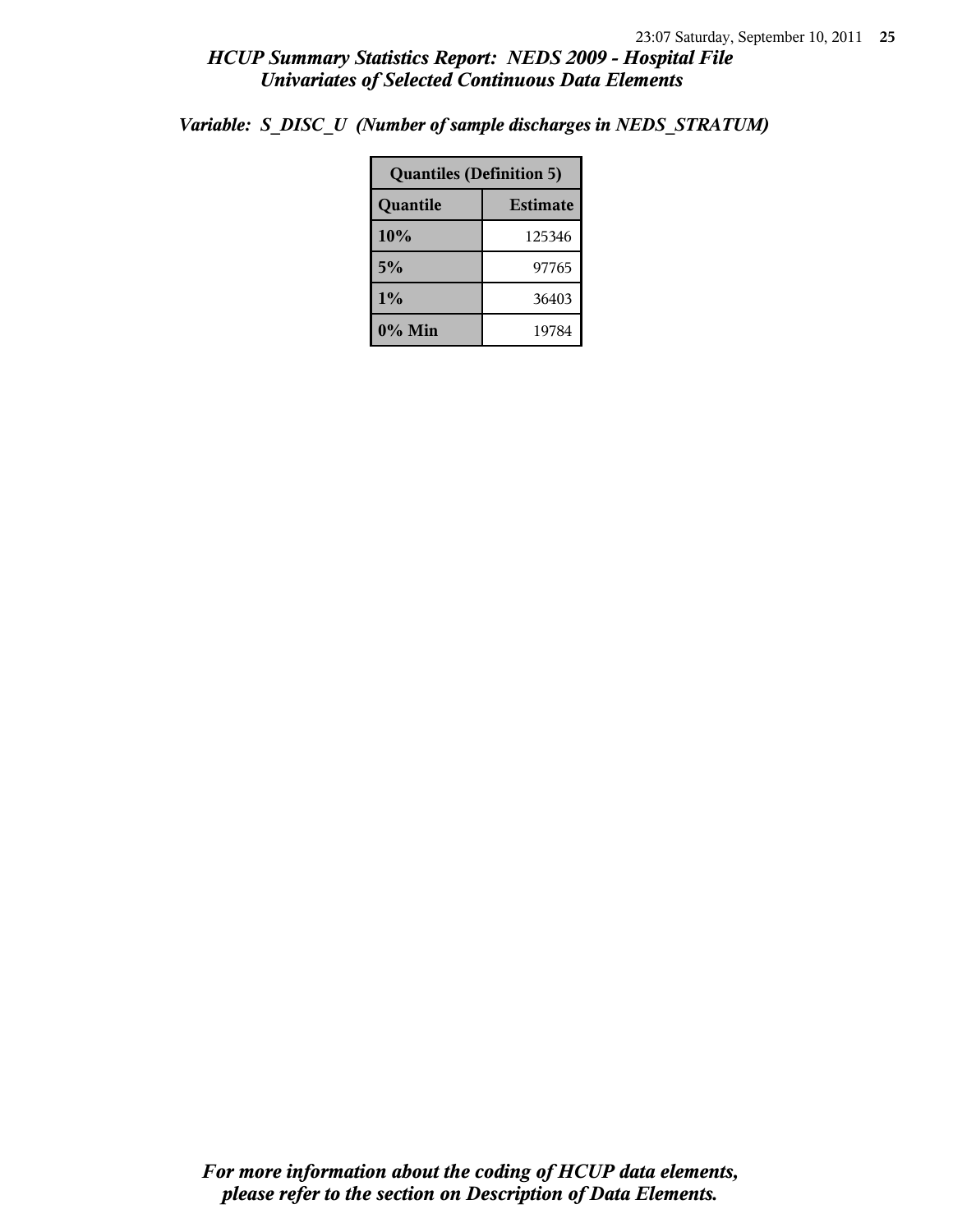| <b>Moments</b>         |            |                         |              |  |  |
|------------------------|------------|-------------------------|--------------|--|--|
| N                      | 964        | <b>Sum Weights</b>      | 964          |  |  |
| Mean                   | 24.186722  | <b>Sum Observations</b> | 23316        |  |  |
| <b>Std Deviation</b>   | 14.532607  | Variance                | 211.196667   |  |  |
| <b>Skewness</b>        | 0.18185244 | <b>Kurtosis</b>         | $-1.2763211$ |  |  |
| <b>Uncorrected SS</b>  | 767320     | <b>Corrected SS</b>     | 203382.39    |  |  |
| <b>Coeff Variation</b> | 60.0850625 | <b>Std Error Mean</b>   | 0.46806376   |  |  |

## *Variable: S\_HOSP\_U (Number of sample hospitals in NEDS\_STRATUM)*

| <b>Basic Statistical Measures</b> |          |                            |           |  |
|-----------------------------------|----------|----------------------------|-----------|--|
| Location<br><b>Variability</b>    |          |                            |           |  |
| Mean                              | 24.18672 | <b>Std Deviation</b>       | 14.53261  |  |
| <b>Median</b>                     | 22.00000 | <b>Variance</b>            | 211.19667 |  |
| <b>Mode</b>                       | 31.00000 | Range                      | 48.00000  |  |
|                                   |          | <b>Interquartile Range</b> | 27.00000  |  |

| Tests for Location: Mu0=0 |                             |        |                    |         |  |  |
|---------------------------|-----------------------------|--------|--------------------|---------|--|--|
| <b>Test</b>               | <b>Statistic</b><br>p Value |        |                    |         |  |  |
| Student's t               | 51.67399                    |        | Pr >  t            | < 0001  |  |  |
| <b>Sign</b>               | M                           |        | 482   $Pr \ge  M $ | < 0.001 |  |  |
| <b>Signed Rank</b>        | S                           | 232565 | $Pr \geq  S $      | < 0001  |  |  |

| <b>Quantiles (Definition 5)</b> |                 |  |  |
|---------------------------------|-----------------|--|--|
| Quantile                        | <b>Estimate</b> |  |  |
| 100% Max                        | 50              |  |  |
| 99%                             | 50              |  |  |
| 95%                             | 50              |  |  |
| 90%                             | 42              |  |  |
| 75% Q3                          | 38              |  |  |
| 50% Median                      | 22              |  |  |
| 25% Q1                          | 11              |  |  |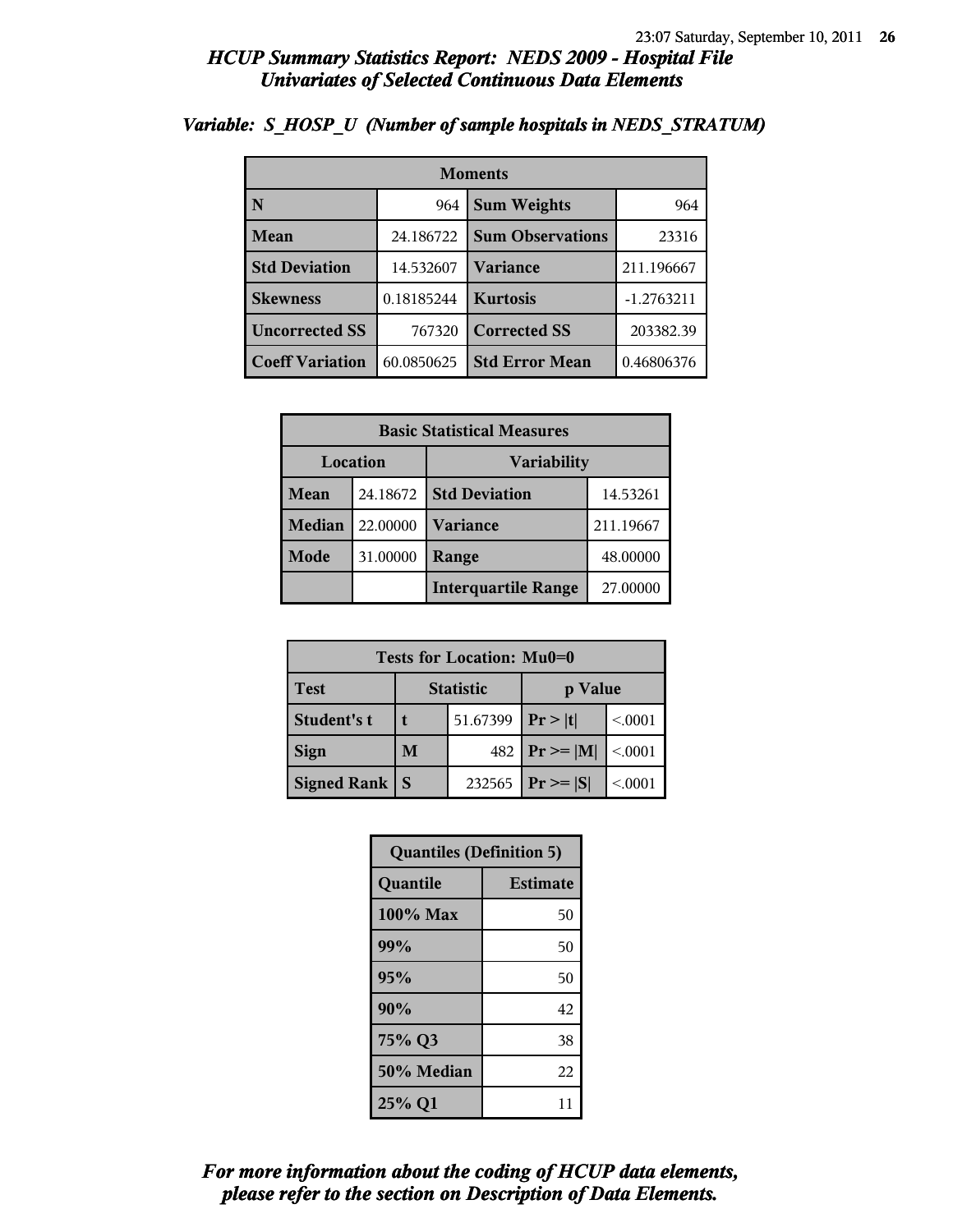|                             | <b>Quantiles (Definition 5)</b> |  |  |
|-----------------------------|---------------------------------|--|--|
| <b>Estimate</b><br>Quantile |                                 |  |  |
| 10%                         | 6                               |  |  |
| 5%                          | 3                               |  |  |
| 1%                          | 2                               |  |  |
| 0% Min                      | 2                               |  |  |

*Variable: S\_HOSP\_U (Number of sample hospitals in NEDS\_STRATUM)*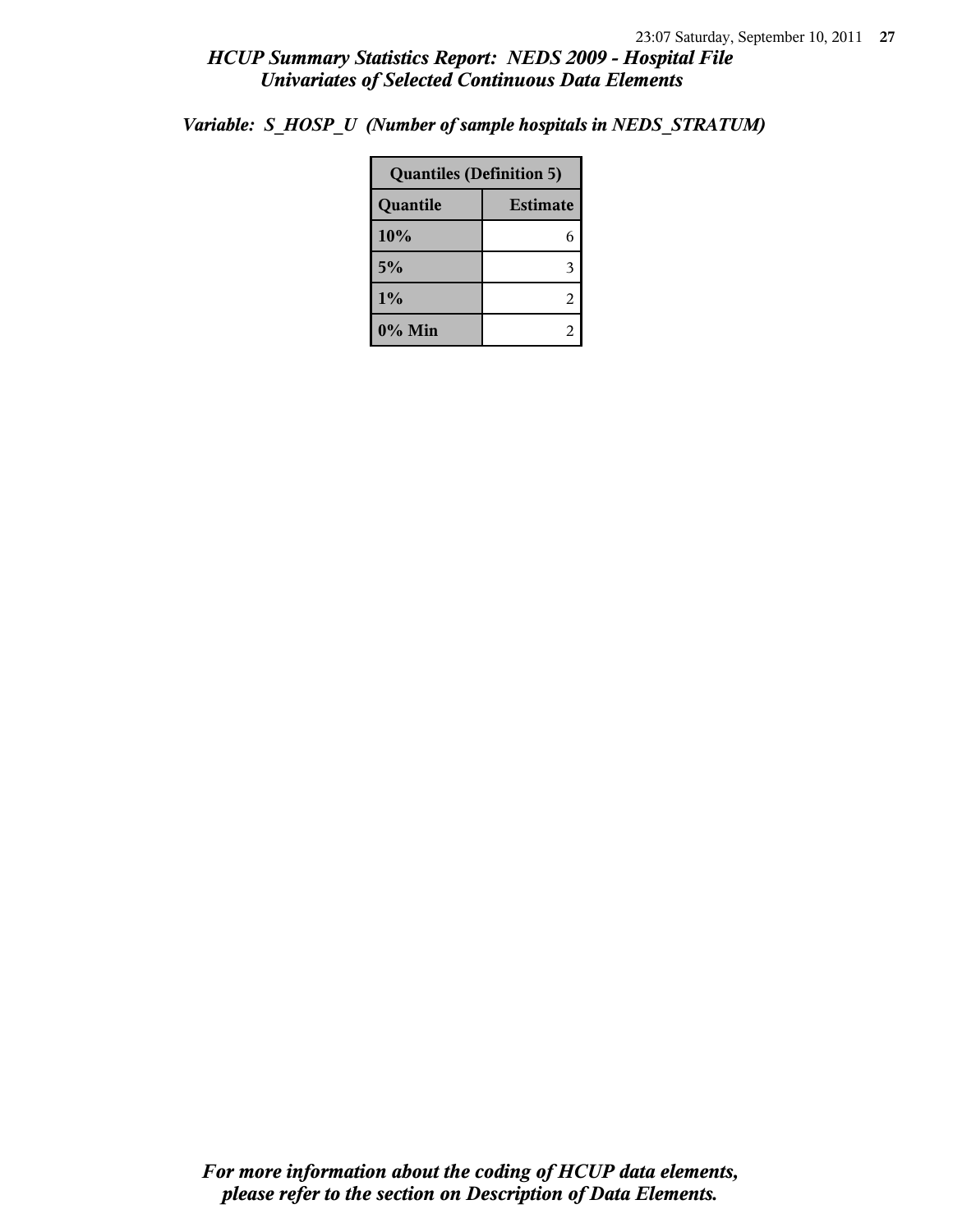#### *Variable: TOTAL\_EDVISITS (Total number of ED visits from this hospital in the NEDS)*

| <b>Moments</b>         |            |                           |            |  |  |
|------------------------|------------|---------------------------|------------|--|--|
| $\mathbf{N}$           | 964        | <b>Sum Weights</b><br>964 |            |  |  |
| Mean                   | 29938.8454 | <b>Sum Observations</b>   | 28861047   |  |  |
| <b>Std Deviation</b>   | 26614.638  | <b>Variance</b>           | 708338958  |  |  |
| <b>Skewness</b>        | 1.64287066 | <b>Kurtosis</b>           | 4.61065732 |  |  |
| <b>Uncorrected SS</b>  | 1.5462E12  | <b>Corrected SS</b>       | 6.8213E11  |  |  |
| <b>Coeff Variation</b> | 88.8966747 | <b>Std Error Mean</b>     | 857.199773 |  |  |

| <b>Basic Statistical Measures</b> |          |                            |           |  |
|-----------------------------------|----------|----------------------------|-----------|--|
| Location<br><b>Variability</b>    |          |                            |           |  |
| Mean                              | 29938.85 | <b>Std Deviation</b>       | 26615     |  |
| Median                            | 23264.50 | Variance                   | 708338958 |  |
| Mode                              | 3611.00  | Range                      | 224705    |  |
|                                   |          | <b>Interquartile Range</b> | 33025     |  |

*Note: The mode displayed is the smallest of 5 modes with a count of 2.*

| <b>Tests for Location: Mu0=0</b> |                             |          |               |         |  |  |
|----------------------------------|-----------------------------|----------|---------------|---------|--|--|
| <b>Test</b>                      | <b>Statistic</b><br>p Value |          |               |         |  |  |
| Student's t                      |                             | 34.92633 | Pr >  t       | < 0001  |  |  |
| <b>Sign</b>                      | M                           | 482      | $Pr \geq  M $ | < 0.001 |  |  |
| <b>Signed Rank</b>               | S                           | 232565   | $Pr \geq  S $ | < 0001  |  |  |

| <b>Quantiles (Definition 5)</b> |                 |
|---------------------------------|-----------------|
| Quantile                        | <b>Estimate</b> |
| 100% Max                        | 224851.0        |
| 99%                             | 116160.0        |
| 95%                             | 82556.0         |
| 90%                             | 65284.0         |
| 75% Q3                          | 42508.5         |
| 50% Median                      | 23264.5         |